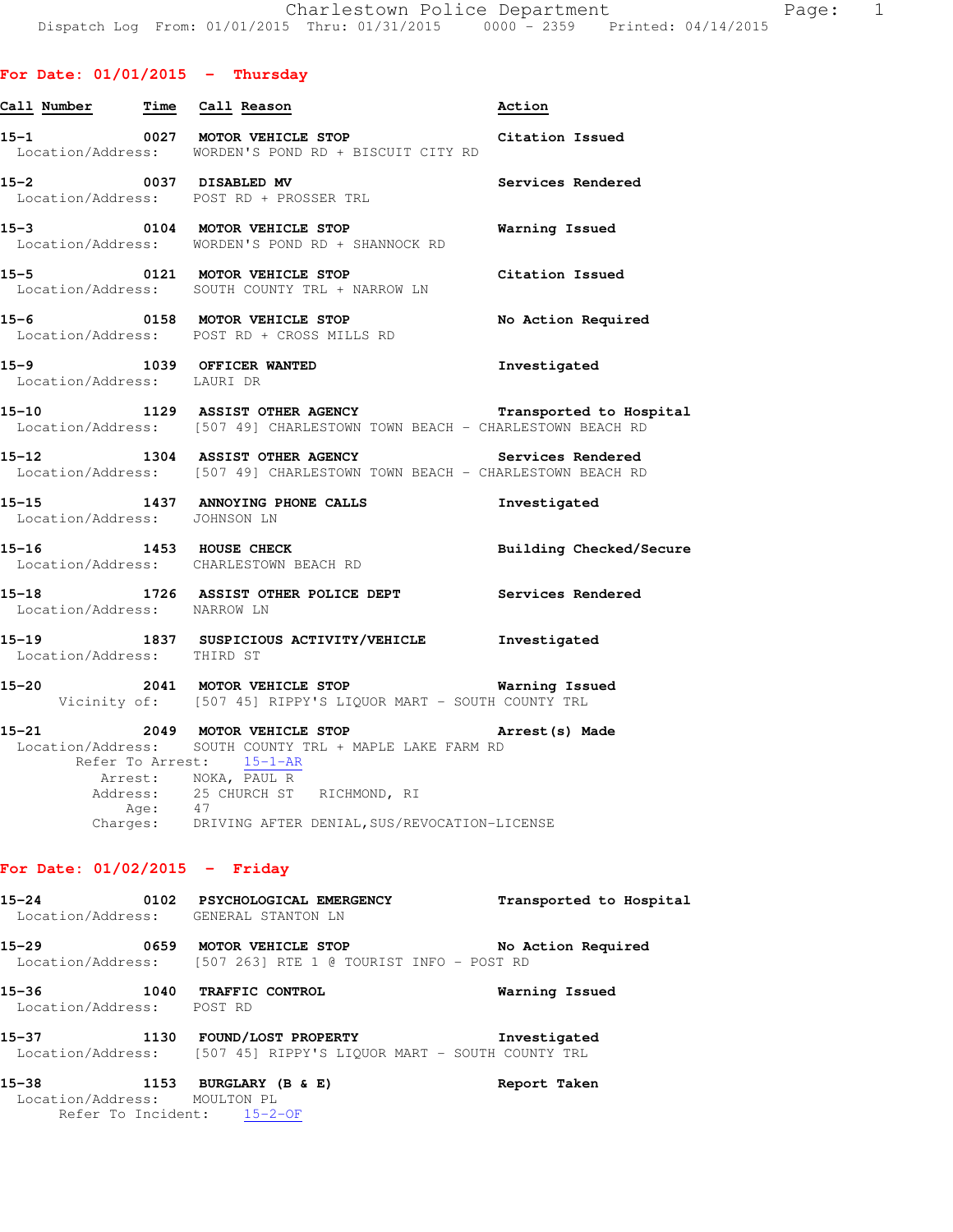**15-43 1806 EVASION OF PAYMENT/Gas/Tow/Inn Report Taken**  Location/Address: [507 228] PHIL & ANN'S SUNSET MOTEL - OLD POST RD Refer To Incident: 15-3-OF

## **For Date: 01/03/2015 - Saturday**

|                                                                                          | 15-56 0551 SUSPICIOUS ACTIVITY/VEHICLE Investigated<br>Location/Address: NINIGRET AVE                                                                                                                                                                               |                         |
|------------------------------------------------------------------------------------------|---------------------------------------------------------------------------------------------------------------------------------------------------------------------------------------------------------------------------------------------------------------------|-------------------------|
|                                                                                          | 15-57 0708 OFFICER WANTED Investigated<br>Location/Address: [507 26] CHARLESTOWN BREACHWAY - CHARLESTOWN BEACH RD                                                                                                                                                   |                         |
|                                                                                          | 15-58 0857 DOMESTIC/Assault/Diso/Other Investigated<br>Location/Address: LAND HARBOR DR                                                                                                                                                                             |                         |
|                                                                                          | 15-59 0956 DOMESTIC/Assault/Diso/Other Investigated<br>Location/Address: ALTON CAROLINA RD                                                                                                                                                                          |                         |
|                                                                                          | 15-61 1137 MOTOR VEHICLE STOP 6 Warning Issued<br>Location/Address: POST RD + GENERAL STANTON LN                                                                                                                                                                    |                         |
| Refer To Accident: $\frac{15-1-AC}{15-2-AR}$                                             | 15-62 1409 MVA - Minor 15-62 arrest (s) Made<br>Location/Address: [507 221] SHERMAN'S AUTO BODY INC - SOUTH COUNTY TRL<br>Arrest: VALDIVIA, JORGE<br>Address: 193 SCAPA FLOW RD CHARLESTOWN, RI<br>Age: 18<br>Charges: DRIVING AFTER DENIAL, SUS/REVOCATION-LICENSE |                         |
| Location/Address: CASTLE ROCK DR<br>Refer To Incident: 15-4-OF                           | 15-63 1414 EMBEZZELMENT/FRAUD/FORGERY Investigated                                                                                                                                                                                                                  |                         |
| 15-64 1521 OFFICER WANTED<br>Location/Address: OLD POST RD<br>Refer To Incident: 15-5-OF |                                                                                                                                                                                                                                                                     | Investigated            |
| 15-66 1708 FIRE, OTHER<br>Location/Address: OLD COACH RD                                 |                                                                                                                                                                                                                                                                     | Services Rendered       |
| 15-67 1748 MVA - Minor<br>Location/Address: OLD COACH RD                                 |                                                                                                                                                                                                                                                                     | Investigated            |
|                                                                                          | 15-68 1750 ALARM, BURGLAR<br>Location/Address: [507 821] OCEAN VIEW AVE                                                                                                                                                                                             | Building Checked/Secure |
| Refer To Incident: 15-6-OF                                                               | 15-69 1949 SEX OFFENSES<br>Location/Address: [507 642] CHARLESTOWN POLICE DEPARTMENT - OLD POST RD                                                                                                                                                                  | Investigated            |
| 15-71                                                                                    | 2301 MOTOR VEHICLE STOP<br>Location/Address: [507 258] RTE 1 @ SOUTH KINGSTOWN LINE - POST RD                                                                                                                                                                       | <b>Citation Issued</b>  |
| 15-72 2350 MOTOR VEHICLE STOP                                                            | Location/Address: POST RD + SOUTH COUNTY TRL                                                                                                                                                                                                                        | No Action Required      |
| For Date: $01/04/2015$ - Sunday                                                          |                                                                                                                                                                                                                                                                     |                         |

| 15-84<br>Location/Address: | 0947 | COMPLAINT<br>OCEAN RIDGE DR             | Investigated       |
|----------------------------|------|-----------------------------------------|--------------------|
| 15-85<br>Location/Address: | 1157 | ALARM, BURGLAR<br>WINTERGREEN WAY       | <b>False Alarm</b> |
| 15-86<br>Location/Address: | 1259 | FOUND/LOST PROPERTY<br>SOUTH COUNTY TRL | Investigated       |
|                            |      |                                         |                    |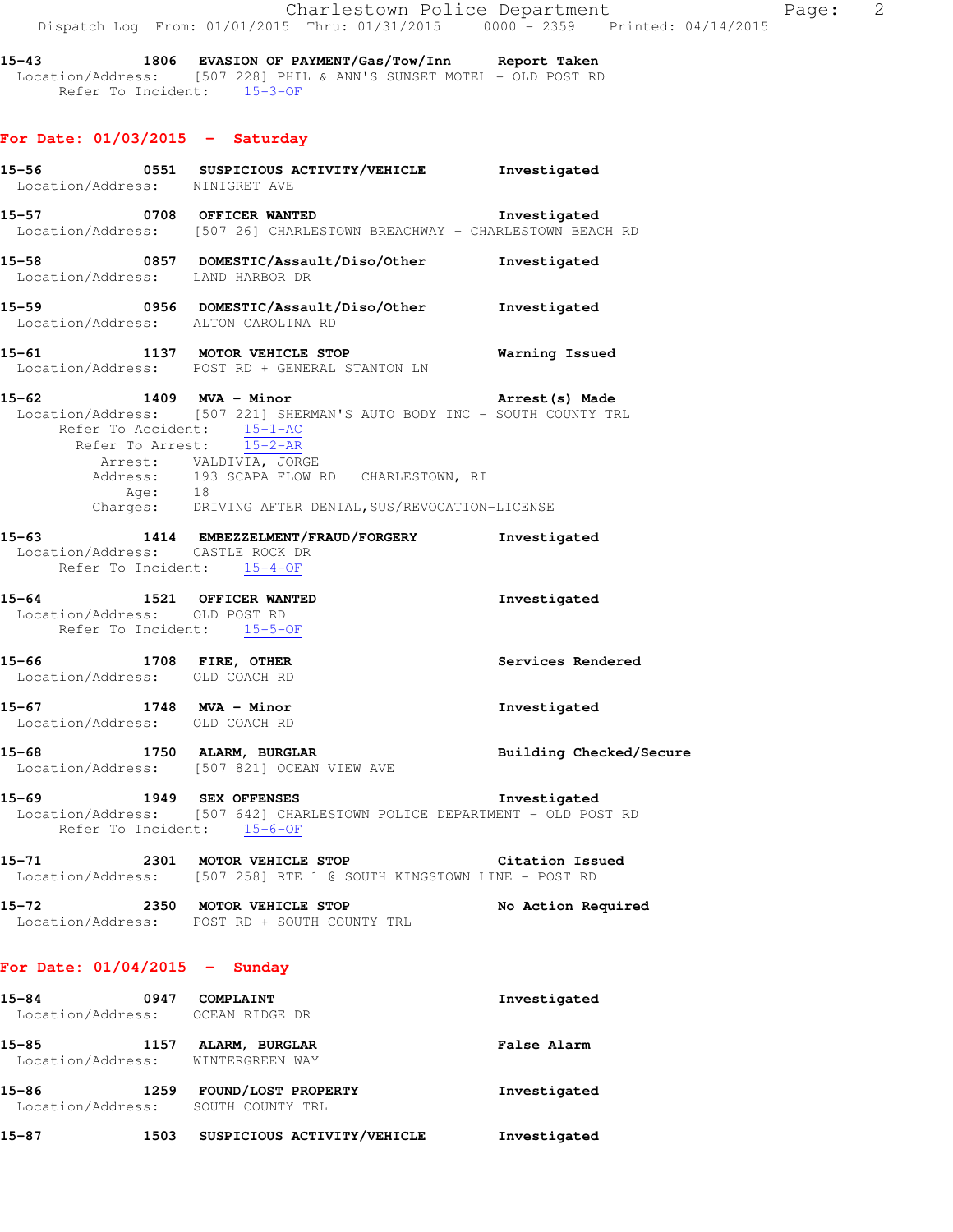|               | Charlestown Police Department                                                       |                                                                                | Page: | -3 |
|---------------|-------------------------------------------------------------------------------------|--------------------------------------------------------------------------------|-------|----|
|               |                                                                                     | Dispatch Log From: 01/01/2015 Thru: 01/31/2015 0000 - 2359 Printed: 04/14/2015 |       |    |
|               | Location/Address: [507 246] INDIAN CEDAR TRAILOR PARK - FOXTROT DR                  |                                                                                |       |    |
| 15-88<br>1516 | ROAD HAZARD/OBSTRUCTION<br>Location/Address: [507 270] RTE 1 @ BURLINGAME - POST RD | Removed Hazard                                                                 |       |    |
| 15–90<br>1621 | DISABLED MV<br>Location/Address: POST RD + WEST BEACH RD                            | Services Rendered                                                              |       |    |

**15-92 1645 ROAD HAZARD/OBSTRUCTION Removed Hazard**  Location/Address: KING'S FACTORY RD

#### **For Date: 01/05/2015 - Monday**

**15-109 0601 TRAFFIC CONTROL No Action Required**  Location/Address: POST RD + PROSSER TRL

- **15-110 0647 OFFICER WANTED Services Rendered**  Location/Address: [507 72] CUMBERLAND FARMS - OLD POST RD
- **15-111 0800 TRAFFIC CONTROL Services Rendered**  Location/Address: [507 19] CHARLESTOWN ELEMENTARY SCHOOL - CAROLINA BACK RD
- **15-112 0857 ALARM, BURGLAR False Alarm**  Location/Address: [507 19] CHARLESTOWN ELEMENTARY SCHOOL - CAROLINA BACK RD
- **15-114 1219 MVA Minor Investigated**  Location/Address: [507 357] K&S PIZZA - CAROLINA BACK RD Refer To Accident: 15-2-AC

**15-118 1725 OFFICER WANTED Investigated**  Location/Address: [507 860] POND SHORE DR

- **15-119 1806 MOTOR VEHICLE STOP Services Rendered**  Location/Address: [507 307] RTE 1A @ CROSS MILLS LIBRARY - OLD POST RD
- **15-121 2159 MOTOR VEHICLE STOP Warning Issued**  Location/Address: [507 269] RTE 1 @ DRIVING RANGE - POST RD

#### **For Date: 01/06/2015 - Tuesday**

- **15-122 0121 ALARM, BURGLAR False Alarm**  Location/Address: [507 754] SURFSIDE AVE
- **15-127 0554 MOTOR VEHICLE STOP Warning Issued**  Location/Address: [507 278] RTE 2 @ RIPPY'S MARKET - SOUTH COUNTY TRL
- **15-128 0601 TRAFFIC CONTROL Warning Issued**  Location/Address: POST RD + PROSSER TRL
- **15-129 0820 MVA Minor Report Taken**  Location/Address: [507 261] RTE 1 @ STATE GARAGE - POST RD Refer To Accident: 15-3-AC
- **15-131 0850 ALARM, BURGLAR Building Checked/Secure**  Location/Address: OLD POST RD **15-133 0952 ASSIST OTHER TOWN DEPT Services Rendered**  Location/Address: OLD POST RD **15-138 1502 ALARM, BURGLAR Building Checked/Secure**
- Location/Address: KLONDIKE RD
- **15-139 1558 ASSIST CITIZEN Services Rendered**  Location/Address: [507 387] ALTON CAROLINA RD
- 15-141 1655 WELL BEING CHECK **Services Rendered** Location/Address: ELM RD
- **15-142 1746 ALARM, BURGLAR Building Checked/Secure**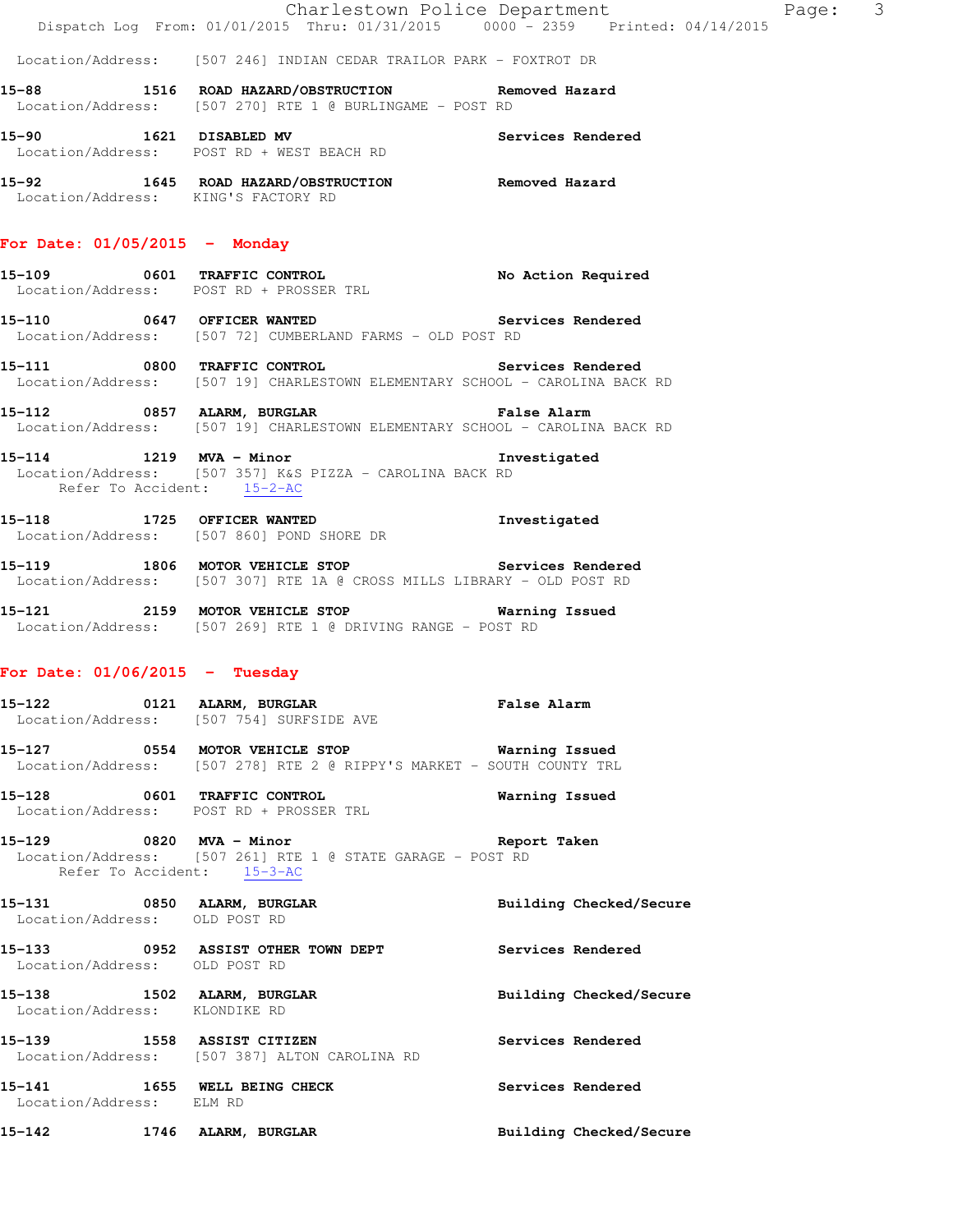Location/Address: [507 802] RAM ISLAND RD

# **For Date: 01/07/2015 - Wednesday**

|                                   | 15-146 		 0059 POWER OUTAGE/FAILURE 		 Taken/Refered to Other                                                                             |                         |
|-----------------------------------|-------------------------------------------------------------------------------------------------------------------------------------------|-------------------------|
|                                   | False Alarm<br>15-149 0220 ALARM, BURGLAR<br>Location/Address: SOUTH COUNTY TRL                                                           |                         |
|                                   | 15-156 1017 SUSPICIOUS ACTIVITY/VEHICLE Taken/Refered to Other<br>Location/Address: [507 849] NINIGRET NATIONAL WILDLIFE REFUGE - POST RD |                         |
|                                   | 15-159 1116 SUSPICIOUS ACTIVITY/VEHICLE Could Not Locate<br>Location/Address: OCEAN RIDGE DR                                              |                         |
| Location/Address: OLD POST RD     | 15-160 1153 ASSIST OTHER TOWN DEPT Services Rendered                                                                                      |                         |
| Location/Address: ROSS HILL RD    | 15-161 1223 ANIMAL COMPLAINT                                                                                                              | Services Rendered       |
|                                   | 15-164 1519 HOUSE CHECK 2008 2011 Building Checked/Secure<br>Location/Address: [507 636] OLD WEST BEACH RD                                |                         |
|                                   | 15-165 1538 OFFICER WANTED<br>Location/Address: [507 642] CHARLESTOWN POLICE DEPARTMENT - OLD POST RD                                     | No Action Required      |
| Refer To Incident: 15-8-OF        | 15-166 1809 OFFICER WANTED 15-166<br>Location/Address: [507 642] CHARLESTOWN POLICE DEPARTMENT - OLD POST RD                              |                         |
|                                   | 15-167 1908 ALARM, BURGLAR <b>Example 2018</b> False Alarm<br>Location/Address: THIRD ST                                                  |                         |
|                                   | 15-169  2007  ROAD HAZARD/OBSTRUCTION  Services Rendered<br>Location/Address:  STATE GARAGE - OLD POST RD                                 |                         |
|                                   | 15-170 2113 MOTOR VEHICLE STOP <b>Warning Issued</b><br>Location/Address: [507 281] SOUTH COUNTY TRL + CLARKIN POND RD                    |                         |
|                                   | 15-173 2221 SUSPICIOUS ACTIVITY/VEHICLE Investigated<br>Location/Address: [507 88] EAST WEST MARKET - POST RD                             |                         |
| For Date: $01/08/2015$ - Thursday |                                                                                                                                           |                         |
|                                   | 15-174 0134 MOTOR VEHICLE STOP Citation Issued<br>Location/Address: POST RD + NARROW LN                                                   |                         |
| Location/Address: WEST CASTLE WAY | 15-176 0229 ALARM, FIRE                                                                                                                   | Investigated            |
|                                   | 15-177 0400 ALARM, BURGLAR<br>Location/Address: [507 426] WARREN RD                                                                       | Building Checked/Secure |
| 15-178 0450 DISABLED MV           | Location/Address: POST RD + SOUTH COUNTY TRL                                                                                              | Could Not Locate        |
| 15-179 0504 DISABLED MV           | Location/Address: POST RD + KING'S FACTORY RD                                                                                             | Services Rendered       |
| 15-180 0716 ASSIST CITIZEN        | Location/Address: [507 657] COUNTRY FOOD MART, LLC - SOUTH COUNTY TRL                                                                     | Services Rendered       |
|                                   | 15-181 <b>0732 DISABLED MV</b> Investigated<br>Vicinity of: [507 258] RTE 1 @ SOUTH KINGSTOWN LINE - POST RD                              | Investigated            |
| 15-182                            | 0741 POLICE INFORMATION<br>Vicinity of: CAROLINA BACK RD                                                                                  | No Action Required      |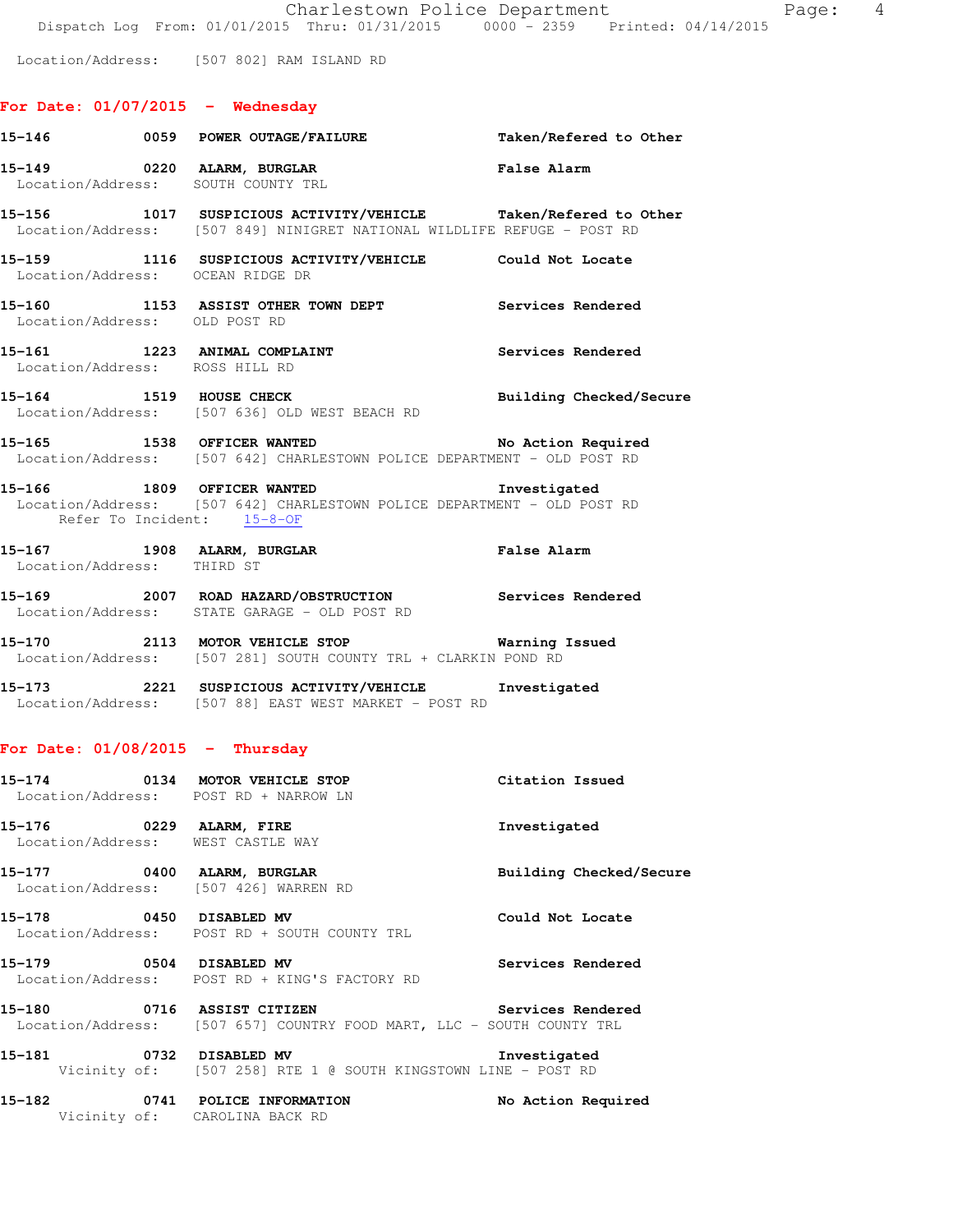**15-186 1002 OFFICER WANTED Investigated**  Location/Address: [507 29] ARROWHEAD DENTAL - SOUTH COUNTY TRL

#### **15-187 1050 POLICE INFORMATION No Action Required**  Location/Address: [507 642] CHARLESTOWN POLICE DEPARTMENT - OLD POST RD Refer To Incident: 15-9-OF

**15-188 1342 ASSIST CITIZEN Services Rendered**  Location/Address: [507 816] DRIFTWOOD DR

15-190 1507 COMPLAINT **15-190** Investigated Location/Address: ALTON CAROLINA RD

**15-1185 1604 MOTOR VEHICLE COMPLAINT Citation Issued**  Location/Address: POST RD

## **15-191 1611 ROAD HAZARD/OBSTRUCTION Removed Hazard**  Location/Address: CAROLINA BACK RD

- **15-192 1638 ALARM, BURGLAR Building Checked/Secure**  Location/Address: [507 746] POWAGET AVE
- **15-193 1743 FIRE, OTHER Investigated**  Location/Address: [507 83] MEADOW BROOK INN - CAROLINA BACK RD

**15-194 1745 TRESPASSING Investigated**  Location/Address: AUBURN DR Refer To Incident: 15-10-OF

- **15-196 2054 ALARM, BURGLAR Investigated**  Location/Address: [507 816] DRIFTWOOD DR
- **15-197 2208 SUSPICIOUS ACTIVITY/VEHICLE Investigated**  Location/Address: TAMANACO DR

# **For Date: 01/09/2015 - Friday**

- **15-203 0534 MOTOR VEHICLE STOP Citation Issued**  Location/Address: POST RD + WEST BEACH RD **15-207 1106 MVA - W/Injury/Fluid/Hazard Transported to Hospital**  Location/Address: NARROW LN + OLD COACH RD Refer To Accident: 15-5-AC **15-208 1111 MVA - Minor Could Not Locate**  Location/Address: SHANNOCK RD + SOUTH COUNTY TRL **15-209 1209 MVA - W/Injury/Fluid/Hazard Investigated**  Location/Address: ROSS HILL RD + KLONDIKE RD Refer To Accident: 15-4-AC
- **15-210 1249 ALARM, FIRE False Alarm**  Location/Address: [507 83] MEADOW BROOK INN - CAROLINA BACK RD

**15-211 1305 MVA - Minor Investigated**  Location/Address: KING'S FACTORY RD Refer To Accident: 15-6-AC

# **15-214 1704 SUSPICIOUS ACTIVITY/VEHICLE Services Rendered**  Location/Address: TOCKWOTTEN COVE RD + MARITIME DR

**15-216 1826 ALARM, FIRE Investigated**  Location/Address: [507 556] QUONNY FARM HOUSE, LLC - WEST BEACH RD

**15-218 2101 DISABLED MV Services Rendered**  Location/Address: FALCONE LN

**15-219 2244 WELL BEING CHECK Services Rendered**  Location/Address: AUBURN DR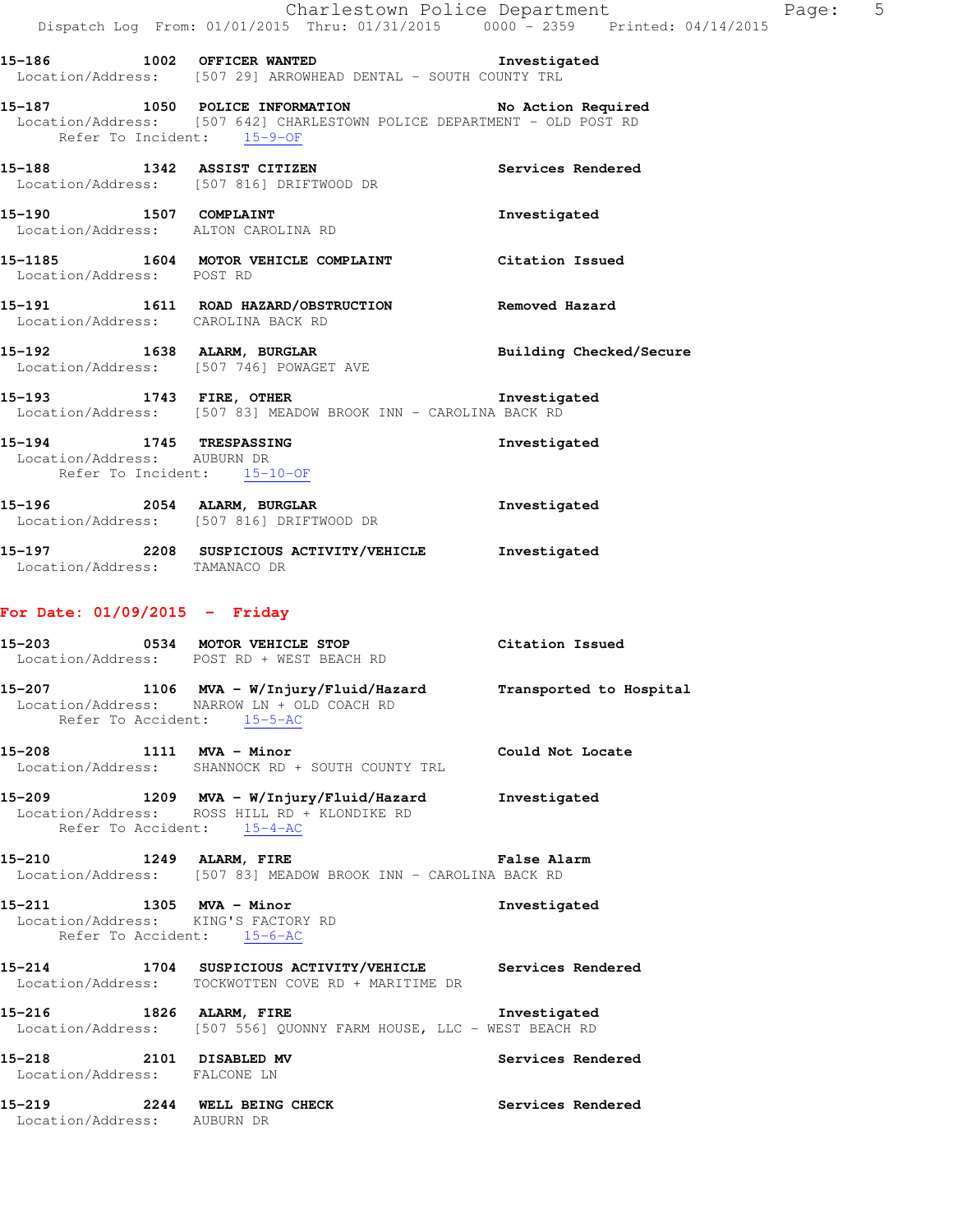**15-220 2257 OFFICER WANTED Investigated**  Location/Address: SOUTH COUNTY TRL **For Date: 01/10/2015 - Saturday 15-225 0032 SUSPICIOUS ACTIVITY/VEHICLE Investigated**  Location/Address: [507 26] CHARLESTOWN BREACHWAY - CHARLESTOWN BEACH RD **15-226 0120 ASSIST OTHER AGENCY Services Rendered**  Location/Address: POST RD + CASTLE ROCK DR **15-234 0500 ALARM, BURGLAR Building Checked/Secure**  Location/Address: OCEAN RIDGE DR **15-235 0603 ALARM, BURGLAR Building Checked/Secure**  Location/Address: [507 19] CHARLESTOWN ELEMENTARY SCHOOL - CAROLINA BACK RD **15-236 0859 SUSPICIOUS ACTIVITY/VEHICLE Investigated**  Location/Address: [507 73] CUTS N STUFF HAIR STYLIST - MATUNUCK SCHOOLHOUSE RD **15-237 0940 LARCENY Investigated**  Location/Address: SCAPA FLOW RD Refer To Incident: 15-11-OF **15-238 1003 OFFICER WANTED Investigated**  Location/Address: [507 72] CUMBERLAND FARMS - OLD POST RD **15-240 1619 VANDALISM Investigated**  Location/Address: [507 235] NINIGRET INN - PROSSER TRL Refer To Incident: 15-12-OF **15-242 1720 MOTOR VEHICLE STOP Warning Issued**  Location/Address: POST RD + KING'S FACTORY RD **15-243 1735 MOTOR VEHICLE STOP Citation Issued**  Location/Address: [507 300] RTE 1 @ KRYSTAL PENGUIN - POST RD **15-245 1735 SUSPICIOUS ACTIVITY/VEHICLE Investigated**  Location/Address: [507 72] CUMBERLAND FARMS - OLD POST RD **15-244 1755 MOTOR VEHICLE STOP Citation Issued**  Location/Address: [507 303] RTE 1 @ SOUTH SHORE MENTAL HEALTH - POST RD **15-246 1815 MOTOR VEHICLE STOP Warning Issued**  Location/Address: ROSS HILL RD + POST RD **15-249 2011 SUSPICIOUS ACTIVITY/VEHICLE Investigated**  Location: [507 863] FIVE SEASONS HOUSING DEVELOPMENT **15-250 2026 FIRE, OTHER False Alarm**  Location/Address: [507 201] KENYON INDUSTRIES - SHERMAN AVE **15-251 2101 MOTOR VEHICLE STOP Warning Issued**  Location/Address: SOUTH COUNTY TRL + WHIPPLE DR **15-252 2115 MOTOR VEHICLE STOP Warning Issued**  Location/Address: SHANNOCK RD **15-253 2137 MOTOR VEHICLE STOP Warning Issued**  Location/Address: SHANNOCK RD **15-254 2158 MOTOR VEHICLE STOP No Action Required**  Location/Address: SOUTH COUNTY TRL + NARROW LN

#### **For Date: 01/11/2015 - Sunday**

**15-261 0041 MOTOR VEHICLE STOP No Action Required**  Location/Address: [507 258] RTE 1 @ SOUTH KINGSTOWN LINE - POST RD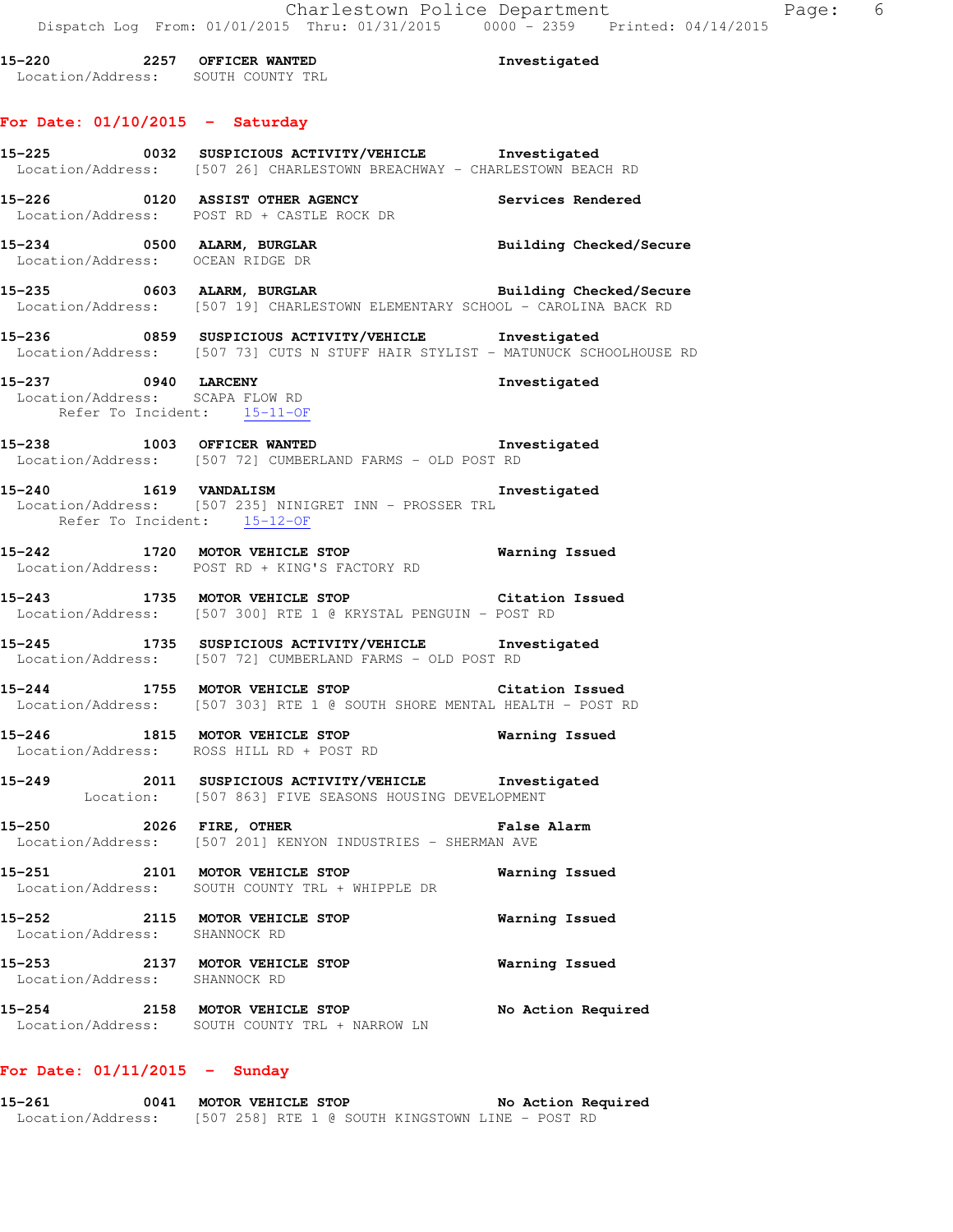|                                                                                     | Dispatch Log From: 01/01/2015 Thru: 01/31/2015 0000 - 2359 Printed: 04/14/2015                                                                                           | Charlestown Police Department | Page: | $\overline{7}$ |
|-------------------------------------------------------------------------------------|--------------------------------------------------------------------------------------------------------------------------------------------------------------------------|-------------------------------|-------|----------------|
|                                                                                     | 15-265 		 0538 WELL BEING CHECK 		 Services Rendered<br>Location/Address: [507 854] WINDSWEPT INN - PROSSER TRL                                                          |                               |       |                |
|                                                                                     | 15-269 0854 POLICE INFORMATION No Action Required<br>Location/Address: [507 854] WINDSWEPT INN - PROSSER TRL                                                             |                               |       |                |
| 15-270 1124 OFFICER WANTED<br>Location/Address: SPRING LN                           | Refer To Incident: 15-14-OF                                                                                                                                              | Investigated                  |       |                |
| Location/Address: MILL POND DR<br>Refer To Incident: 15-18-OF                       | 15-271 1225 ANIMAL COMPLAINT                                                                                                                                             | Investigated                  |       |                |
|                                                                                     | 15-274 1321 TRAFFIC CONTROL<br>Location/Address: POST RD + TAMANACO DR                                                                                                   | No Action Required            |       |                |
|                                                                                     | 15-275 1455 MOTOR VEHICLE STOP 5 Warning Issued<br>Location/Address: [507 270] RTE 1 @ BURLINGAME - POST RD + PROSSER TRL                                                |                               |       |                |
| Location/Address: BLUE RIDGE DR                                                     | 15-276 1555 OFFICER WANTED                                                                                                                                               | Services Rendered             |       |                |
|                                                                                     | 15-277 1700 MOTOR VEHICLE STOP<br>Location/Address: [507 266] RTE 1 @ WILLOWS - POST RD                                                                                  | No Action Required            |       |                |
| Refer To Incident: 15-15-OF                                                         | 15-278 1705 ATTEMPTED SUICIDE<br>Location/Address: [507 614] NARROW LN                                                                                                   | Transported to Hospital       |       |                |
| 15-279 1711 VANDALISM<br>Location/Address: TARPON LN<br>Refer To Incident: 15-16-OF |                                                                                                                                                                          | Report Taken                  |       |                |
| Refer To Incident: 15-17-OF                                                         | -<br>15-280 1713 POLICE INFORMATION Report Taken<br>Location/Address: [507 642] CHARLESTOWN POLICE DEPARTMENT - OLD POST RD                                              |                               |       |                |
| 15-282 1822 ALARM, FIRE                                                             | False Alarm<br>Location/Address: [507 83] MEADOW BROOK INN - CAROLINA BACK RD                                                                                            |                               |       |                |
| $15 - 283$                                                                          | 2021 DISABLED MV<br>Location/Address: [507 254] GALAPAGOS COLLECTION - OLD POST RD                                                                                       | Services Rendered             |       |                |
| 15-284 2122 DISABLED MV                                                             | Location/Address: [507 254] GALAPAGOS COLLECTION - OLD POST RD                                                                                                           | Services Rendered             |       |                |
|                                                                                     | 15-286 2142 MOTOR VEHICLE STOP Citation Issued<br>Location/Address: [507 266] RTE 1 @ WILLOWS - POST RD                                                                  |                               |       |                |
| For Date: $01/12/2015$ - Monday                                                     |                                                                                                                                                                          |                               |       |                |
|                                                                                     | 15-288 		 0017 FOLLOW-UP INVESTIGATION Taken to Family/Guardia<br>Location/Address: [507 642] CHARLESTOWN POLICE DEPARTMENT - OLD POST RD<br>Refer To Incident: 15-17-OF |                               |       |                |
| Location/Address: ROSS HILL RD                                                      | 15-289 0020 FOLLOW-UP INVESTIGATION                                                                                                                                      | No Action Required            |       |                |
| 15-290 0129 OFFICER WANTED                                                          | Vicinity of: SOUTH COUNTY TRL + WHIPPLE DR                                                                                                                               | Services Rendered             |       |                |
| 15–291<br>Location/Address: SURFSIDE AVE                                            | 0203 ALARM, BURGLAR                                                                                                                                                      | Investigated                  |       |                |
|                                                                                     |                                                                                                                                                                          |                               |       |                |

**15-294 0934 MOTOR VEHICLE STOP Warning Issued**  Location/Address: [507 321] CHARLESTOWN BEACH - CHARLESTOWN BEACH RD

**15-297 1003 TRANSPORT Taken/Refered to Other**  Location/Address: [507 642] CHARLESTOWN POLICE DEPARTMENT - OLD POST RD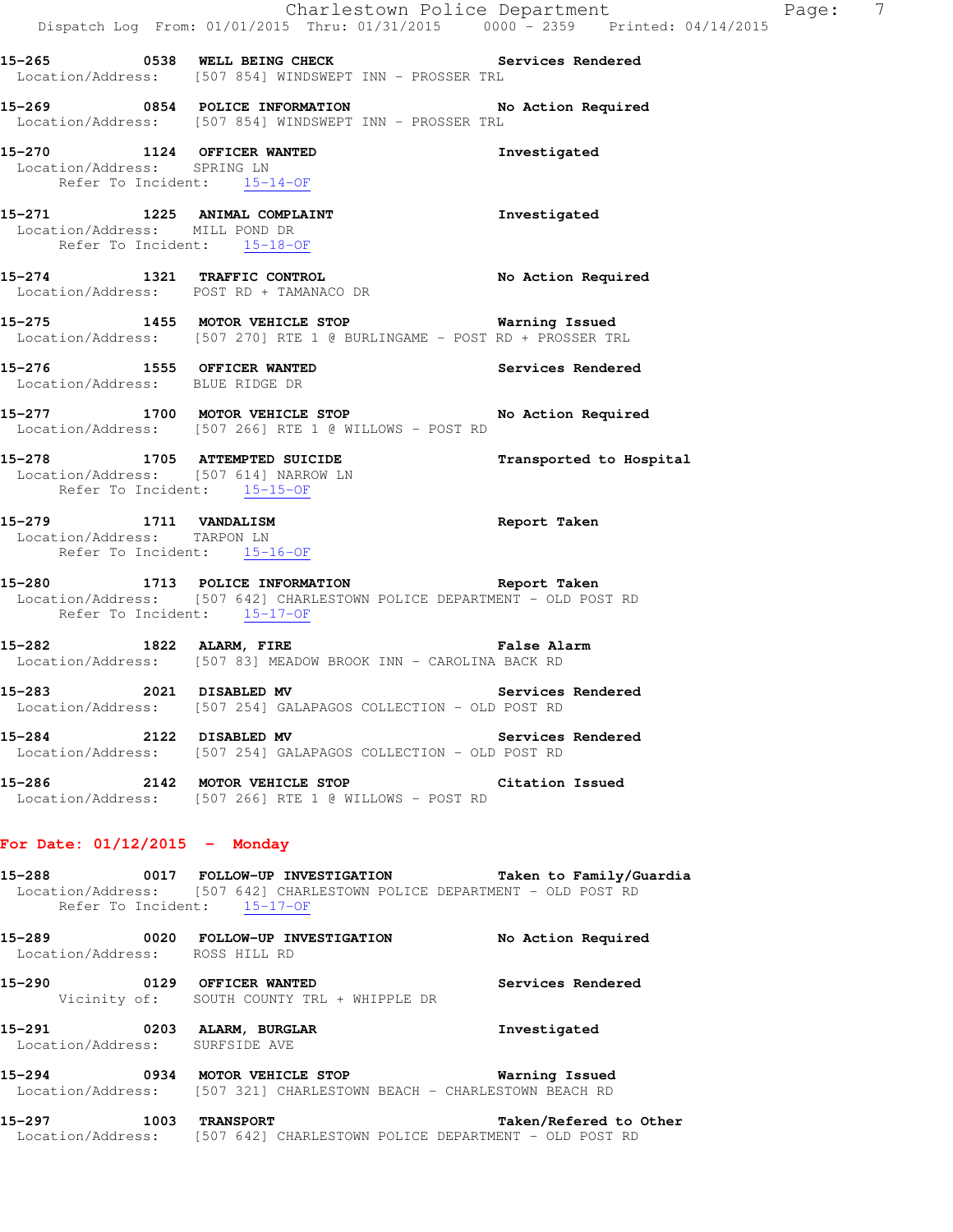| 15-298 1058 TRANSPORT                                          | Location/Address: [507 699] SHANNOCK RD                                                                                   | Services Rendered  |
|----------------------------------------------------------------|---------------------------------------------------------------------------------------------------------------------------|--------------------|
| Location/Address: ROSS HILL RD                                 | 15-300 1157 FOLLOW-UP INVESTIGATION Services Rendered                                                                     |                    |
|                                                                | 15-302 1402 ROAD HAZARD/OBSTRUCTION Removed Hazard<br>Location/Address: [507 663] CAROLINA CONSULTANTS - CAROLINA BACK RD |                    |
|                                                                | 15-303 1504 ROAD HAZARD/OBSTRUCTION Threstigated<br>Location/Address: POST RD + WEST BEACH RD                             |                    |
| 15-304 1727 ASSIST CITIZEN<br>Location/Address: EAST QUAIL RUN |                                                                                                                           | Investigated       |
| 15-306 1815 DISABLED MV<br>Vicinity of: ALTON CAROLINA RD      |                                                                                                                           | No Action Required |
|                                                                | 15-308 1915 SUSPICIOUS ACTIVITY/VEHICLE Services Rendered<br>Location/Address: [507 868] MICHAEL'S GARAGE - POST RD       |                    |
|                                                                | Location/Address: [507 45] RIPPY'S LIOUOR MART - SOUTH COUNTY TRL                                                         |                    |
|                                                                | 15-311 2057 MOTOR VEHICLE STOP<br>Location/Address: CAROLINA BACK RD + SKAGERRAK RD                                       | No Action Required |
| Location/Address: KING'S FACTORY RD                            | 15-312 2113 SUSPICIOUS ACTIVITY/VEHICLE Could Not Locate                                                                  |                    |

**15-313 2157 DISABLED MV Services Rendered**  Location/Address: RICHMOND TOWN LINE - ALTON CAROLINA RD

#### **For Date: 01/13/2015 - Tuesday**

- **15-316 0559 MVA Minor Report Taken**  Location/Address: BUCKEYE BROOK RD + NORTH CAMP RD Refer To Accident: 15-7-AC
- **15-317 0658 FOLLOW-UP INVESTIGATION Unfounded**  Location/Address: SPRING LN
- **15-318 0702 ALARM, BURGLAR Building Checked/Secure**  Location/Address: [507 44] KINGSTON PIZZA - OLD POST RD
- **15-319 0737 ALARM, BURGLAR Building Checked/Secure**  Location/Address: [507 220] MOTTERSTITCH CO. - SOUTH COUNTY TRL
- **15-322 0855 MOTOR VEHICLE STOP Warning Issued**  Vicinity of: [507 275] RTE 1 @ WESTERLY LINE - POST RD
- **15-323 1052 ALARM, BURGLAR False Alarm**  Location/Address: SEA BREEZE AVE
- **15-324 1100 TRAFFIC CONTROL No Action Required**  Location/Address: POST RD
- 15-325 1112 MOTOR VEHICLE STOP No Action Required Vicinity of: [507 261] RTE 1 @ STATE GARAGE - POST RD
- **15-327 1347 ALARM, BURGLAR Building Checked/Secure**  Location/Address: KLONDIKE RD
- **15-328 1404 MVA Minor Investigated**  Vicinity of: [507 28] SIMPLE PEASURES - SOUTH COUNTY TRL Refer To Accident: 15-8-AC
- **15-330 1544 ALARM, BURGLAR Building Checked/Secure**  Location/Address: [507 726] COVE DR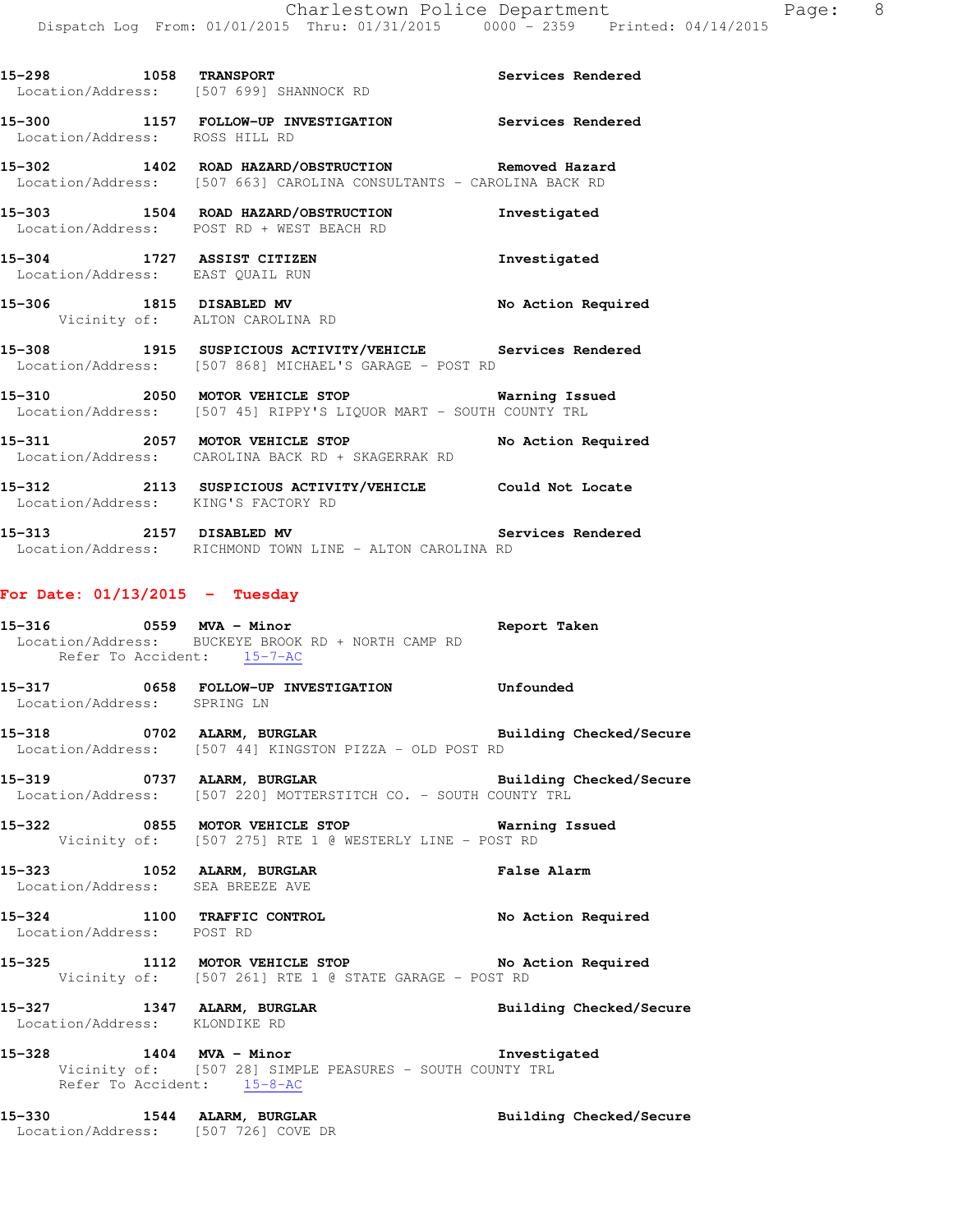**15-332 1712 OFFICER WANTED Services Rendered**  Location/Address: POST RD

**15-333 1735 FOLLOW-UP INVESTIGATION Investigated**  Location/Address: [507 45] RIPPY'S LIQUOR MART - SOUTH COUNTY TRL

#### **For Date: 01/14/2015 - Wednesday**

- **15-345 0620 MOTOR VEHICLE STOP Warning Issued**  Location/Address: [507 261] RTE 1 @ STATE GARAGE - POST RD
- **15-348 1105 MOTOR VEHICLE STOP Warning Issued**  Location/Address: WEST BEACH RD
- **15-353 2132 MVA Minor Report Taken**  Vicinity of: [507 261] RTE 1 @ STATE GARAGE - POST RD Refer To Accident: 15-9-AC
- **15-354 2201 ASSIST OTHER POLICE DEPT Services Rendered**  Location/Address: [507 275] RTE 1 @ WESTERLY LINE - POST RD

# **For Date: 01/15/2015 - Thursday**

- **15-360 0559 MOTOR VEHICLE STOP Warning Issued**  Location/Address: [507 29] ARROWHEAD DENTAL - SOUTH COUNTY TRL
- **15-361 0616 MOTOR VEHICLE STOP No Action Required**  Location/Address: POST RD + PROSSER TRL
- **15-362 0806 TRAFFIC CONTROL Services Rendered**  Location/Address: [507 19] CHARLESTOWN ELEMENTARY SCHOOL - CAROLINA BACK RD
- **15-363 0826 TRAFFIC CONTROL No Action Required**  Location/Address: CAROLINA BACK RD
- **15-364 0903 POLICE INFORMATION Investigated**  Location/Address: [507 642] CHARLESTOWN POLICE DEPARTMENT - OLD POST RD Refer To Incident: 15-19-OF
- **15-365 1038 ASSIST OTHER AGENCY Investigated**  Location/Address: POST RD + WEST BEACH RD
- **15-367 1155 ALARM, BURGLAR False Alarm**  Location/Address: OCEAN VIEW AVE
- **15-369 1435 JUVENILE OFFENSES Investigated**  Location/Address: COUNTRY DR
- **15-370 1441 ASSIST CITIZEN Services Rendered**  Location/Address: [507 381] CVS PHARMACY - OLD POST RD
- **15-372 1642 COMPLAINT Investigated**  Location/Address: [507 642] CHARLESTOWN POLICE DEPARTMENT - OLD POST RD
- **15-373 1715 ASSIST CITIZEN Services Rendered**  Location/Address: [507 410] DUNKIN DONUTS - OLD POST RD
- **15-376 2017 BURGLARY (B & E) Investigated**  Location/Address: KING'S FACTORY RD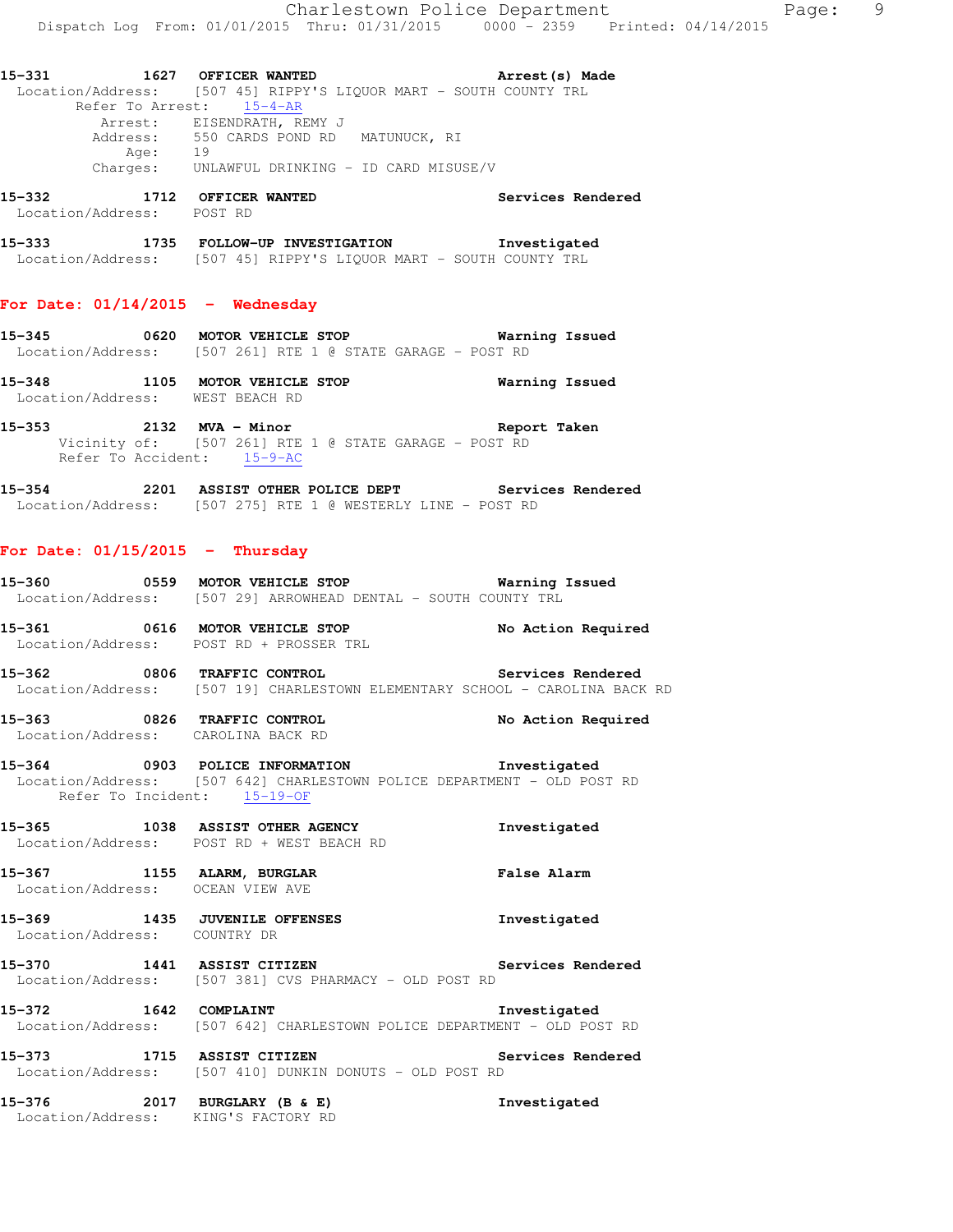| 15–379            | 2122 | COMPLAINT |                                                       |  | Investigated |  |
|-------------------|------|-----------|-------------------------------------------------------|--|--------------|--|
| Location/Address: |      |           | [507 642] CHARLESTOWN POLICE DEPARTMENT - OLD POST RD |  |              |  |

**15-380 2329 OFFICER WANTED Services Rendered**  Location/Address: POST RD

# **For Date: 01/16/2015 - Friday**

| 15–387                                  | 0707 DISABLED MV<br>Location/Address: POST RD + EAST BEACH RD                                                            | Services Rendered |
|-----------------------------------------|--------------------------------------------------------------------------------------------------------------------------|-------------------|
|                                         | 15-392 0841 VANDALISM<br>Location/Address: OLD SHANNOCK RD<br>Refer To Incident: 15-20-OF<br>Refer To Summons: 15-5-AR   | Investigated      |
|                                         | Summons: MARS, SAGE<br>Address: 94 OLD MILL RD CHARLESTOWN, RI                                                           |                   |
|                                         | Age: 19<br>Charges: VANDALISM/MALICIOUS INJURY TO PROPERTY<br>CONSPIRACY<br>VANDALISM/MALICIOUS INJURY TO PROPERTY       |                   |
|                                         | VANDALISM/MALICIOUS INJURY TO PROPERTY<br>Refer To Summons: 15-6-AR                                                      |                   |
|                                         |                                                                                                                          |                   |
|                                         | Summons: BADESSA, CHRISTOPHER J<br>Address: 1152 MAIN ST RICHMOND, RI                                                    |                   |
|                                         | Age: 19<br>Charges: VANDALISM/MALICIOUS INJURY TO PROPERTY                                                               |                   |
|                                         | CONSPIRACY<br>VANDALISM/MALICIOUS INJURY TO PROPERTY<br>VANDALISM/MALICIOUS INJURY TO PROPERTY                           |                   |
| Location/Address: OLD MILL RD           | 15-393 0910 FOLLOW-UP INVESTIGATION                                                                                      | Investigated      |
| 15-394 1009 MVA - Minor                 | Location/Address: SCAPA FLOW RD<br>Refer To Accident: 15-10-AC                                                           | Investigated      |
|                                         | 15-395 1035 FOLLOW-UP INVESTIGATION<br>Location/Address: OLD SHANNOCK RD                                                 | Investigated      |
| 15-397 1224 COMPLAINT                   | Location/Address: [507 873] FLYNN GRAVEL BANK - OLD POST RD                                                              | Investigated      |
|                                         | 15-399 1337 VANDALISM<br>Location/Address: OLD SHANNOCK RD<br>Refer To Incident: 15-20-OF<br>Refer To Incident: 15-21-OF | Investigated      |
| 15-400 1552 DISABLED MV                 | Location/Address: [507 208] HITCHING POST - POST RD                                                                      | Services Rendered |
| 15-401<br>Location/Address: OLD POST RD | 1625 POLICE INFORMATION                                                                                                  | Services Rendered |
| 15-402<br>Location/Address: OLD RD      | 1637 OFFICER WANTED                                                                                                      | Services Rendered |
|                                         | 15-403 1732 MOTOR VEHICLE STOP<br>Location/Address: POST RD + PROSSER TRL                                                | Warning Issued    |
| Location/Address: OLD POST RD           | 15-404 1746 FOLLOW-UP INVESTIGATION                                                                                      | Investigated      |
| 15-405<br>Location/Address: SHANNOCK RD | 1804 ANNOYING PHONE CALLS                                                                                                | Investigated      |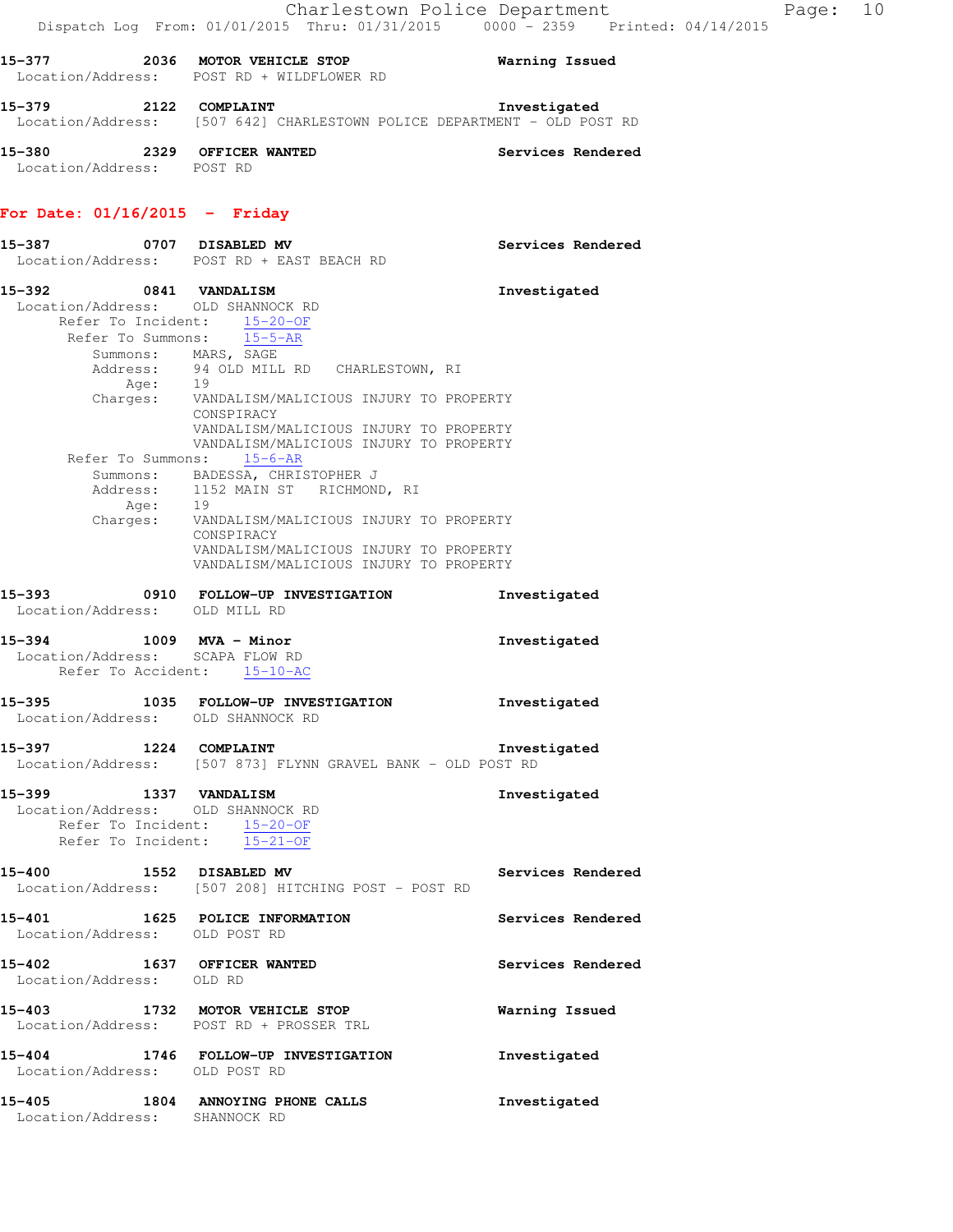| Location/Address: SHORE DR                                                            | 15-406 1957 ALARM, BURGLAR                                                                                            | Building Checked/Secure        |
|---------------------------------------------------------------------------------------|-----------------------------------------------------------------------------------------------------------------------|--------------------------------|
| Location/Address: MOHAWK TRL                                                          | 15-407 2008 WELL BEING CHECK                                                                                          | Investigated                   |
| Location/Address: MOHAWK TRL                                                          | 15-408 2051 FOLLOW-UP INVESTIGATION Services Rendered                                                                 |                                |
|                                                                                       | 15-411 2245 ALARM, BURGLAR BURGLAR Building Checked/Secure<br>Location/Address: [507 44] KINGSTON PIZZA - OLD POST RD |                                |
|                                                                                       | 15-412 2332 MOTOR VEHICLE STOP Citation Issued<br>Location/Address: POST RD + TAMANACO DR                             |                                |
|                                                                                       | 15-413 2353 MOTOR VEHICLE STOP<br>Location/Address: POST RD + TAMANACO DR                                             | Citation Issued                |
| For Date: $01/17/2015$ - Saturday                                                     |                                                                                                                       |                                |
| Location/Address: NINIGRET AVE                                                        | 15-420 0208 ALARM, BURGLAR                                                                                            | Building Checked/Secure        |
| Location/Address: STARRETT DR                                                         | 15-422 0602 ALARM, BURGLAR                                                                                            | Building Checked/Secure        |
| 15-423 1018 SEX OFFENSES<br>Location/Address: PIPER CT<br>Refer To Incident: 15-22-OF |                                                                                                                       | Investigated                   |
| 15-424 1032 ALARM, BURGLAR<br>Location/Address: SEA VIEW DR                           |                                                                                                                       | <b>Building Checked/Secure</b> |
| Location/Address: SEA VIEW DR                                                         | 15-426 1530 ANIMAL COMPLAINT                                                                                          | Unfounded                      |
| Location/Address: OLD POST RD                                                         | 15-427 1616 OFFICER WANTED                                                                                            | Peace Restored                 |
|                                                                                       | 15-428 1726 MOTOR VEHICLE STOP 6 Warning Issued<br>Location/Address: SOUTH COUNTY TRL + NEW BISCUIT CITY RD           |                                |
| 15-429 1729 COMPLAINT<br>Location/Address: FOXTROT DR                                 |                                                                                                                       | Investigated                   |
| 15-430 1754 FIRE, OTHER<br>Location/Address: COVEY CT                                 |                                                                                                                       | Unfounded                      |
|                                                                                       | 15-431 1826 MOTOR VEHICLE STOP<br>Location/Address: [507 266] RTE 1 @ WILLOWS - POST RD                               | No Action Required             |
| For Date: $01/18/2015$ - Sunday                                                       |                                                                                                                       |                                |
| Location/Address: AUBURN DR                                                           | 15-435 0004 DISTURBANCE/Music/Noise Peace Restored<br>Refer To Incident: 15-23-OF                                     |                                |
| 15-439                                                                                | 0132 DISABLED MV                                                                                                      | Investigated                   |

 Vicinity of: CAROLINA BACK RD + BUTTER LN **15-443 0335 MOTOR VEHICLE STOP No Action Required** 

Location/Address: [507 279] RTE 2 @ CHARLESTOWN TOWN HALL - SOUTH COUNTY TRL

**15-446 1037 MOTOR VEHICLE COMPLAINT Could Not Locate**  Vicinity of: [507 261] RTE 1 @ STATE GARAGE - POST RD

**15-448 1151 MOTOR VEHICLE COMPLAINT Investigated**  Vicinity of: CHARLES AVE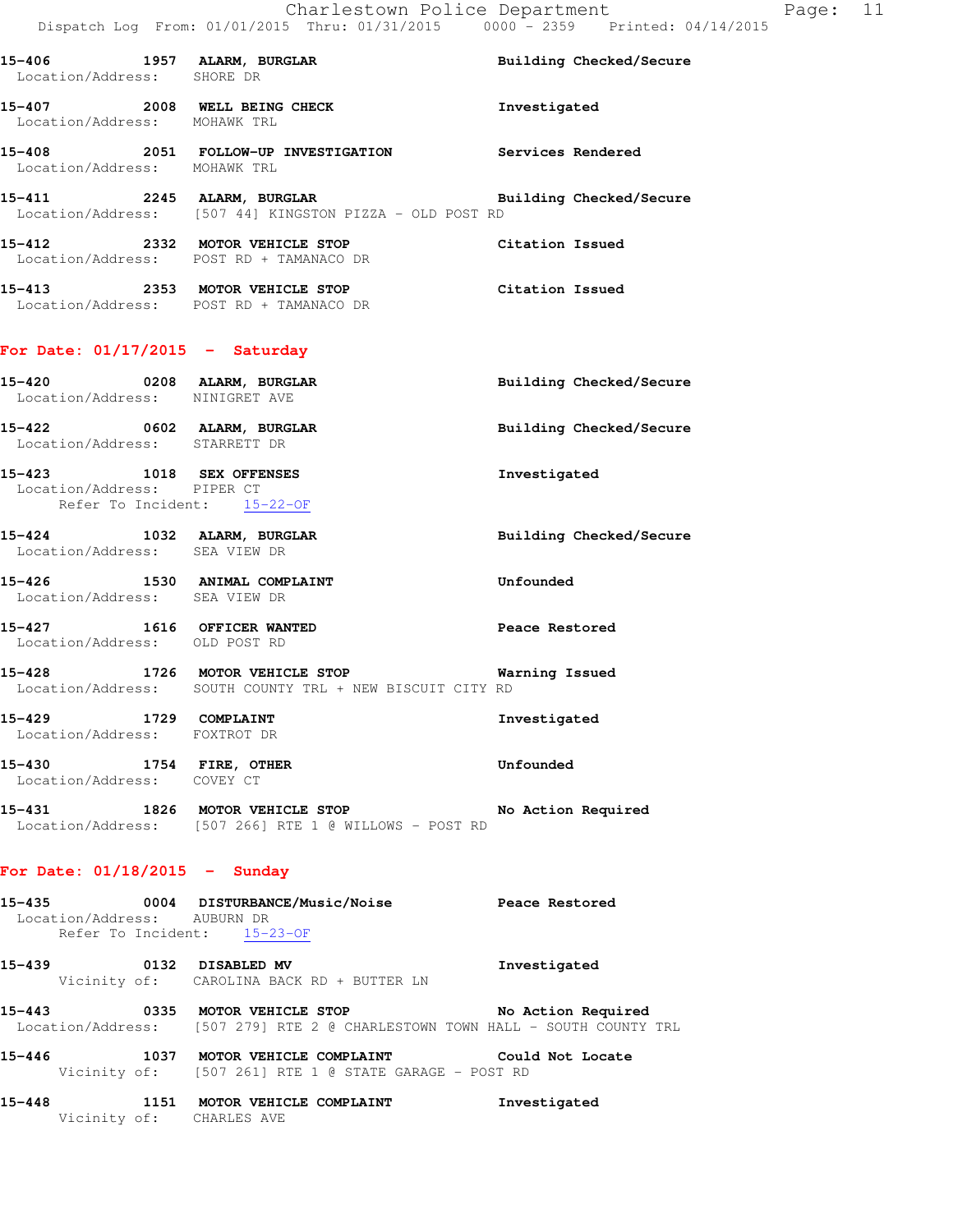|                                                        | Dispatch Log From: 01/01/2015 Thru: 01/31/2015 0000 - 2359 Printed: 04/14/2015                                                                  | Charlestown Police Department | Page: 12 |  |
|--------------------------------------------------------|-------------------------------------------------------------------------------------------------------------------------------------------------|-------------------------------|----------|--|
|                                                        | 15-449 1617 MOTOR VEHICLE STOP 6 Warning Issued<br>Location/Address: [507 844] SOUTH FARM PERSERVE - OLD COACH RD                               |                               |          |  |
| Location/Address: EAST BEACH RD                        | 15-450 1625 DISABLED MV                                                                                                                         | Services Rendered             |          |  |
| Location/Address: LAURI DR                             | 15-452 1836 ASSIST OTHER POLICE DEPT Unfounded                                                                                                  |                               |          |  |
| For Date: $01/19/2015$ - Monday                        |                                                                                                                                                 |                               |          |  |
| Location/Address: SOUTH COUNTY TRL                     | 15-463 0527 ROAD HAZARD/OBSTRUCTION Taken/Refered to Other                                                                                      |                               |          |  |
|                                                        | 15-466 0621 MOTOR VEHICLE STOP Warning Issued<br>Location/Address: SOUTH COUNTY TRL + NEW BISCUIT CITY RD                                       |                               |          |  |
| 15-467 0657 MVA - Minor<br>Refer To Accident: 15-11-AC | Location/Address: [507 208] POST RD                                                                                                             | Report Taken                  |          |  |
| Refer To Accident: 15-12-AC                            | 15-468 0731 MVA - W/Injury/Fluid/Hazard Transported to Hospital<br>Vicinity of: LAVINS LANDING - POST RD + EAST BEACH RD                        |                               |          |  |
| Location/Address: POST RD                              | 15-472 1124 TRAFFIC CONTROL No Action Required                                                                                                  |                               |          |  |
|                                                        | 15-474 1452 COMPLAINT<br>Location/Address: [507 642] CHARLESTOWN POLICE DEPARTMENT - OLD POST RD                                                | No Action Required            |          |  |
|                                                        | 15-475 1602 MOTOR VEHICLE STOP 5 Citation Issued<br>Location/Address: [507 100] RTE 1 @ FIORES - POST RD                                        |                               |          |  |
|                                                        | 15-477 1732 MOTOR VEHICLE STOP<br>Location/Address: [507 270] POST RD + WILDFLOWER RD                                                           | No Action Required            |          |  |
|                                                        | 15-481 2031 MOTOR VEHICLE STOP 1nvestigated<br>Location/Address: [507 329] BURDICKVILLE RAILROAD BRIDGE - BURDICKVILLE RD + SHUMANKANUC HILL RD |                               |          |  |
| For Date: $01/20/2015$ - Tuesday                       |                                                                                                                                                 |                               |          |  |

| 15-484<br>0012<br>Location/Address: | WELL BEING CHECK<br>GEORGE ST                                                          | Investigated       |
|-------------------------------------|----------------------------------------------------------------------------------------|--------------------|
| 15-485<br>Location/Address:         | 0043 FOLLOW-UP INVESTIGATION<br>CENTER ST                                              | Investigated       |
| 15–496<br>Location/Address: POST RD | 1002 TRAFFIC CONTROL                                                                   | Warning Issued     |
| 15-497<br>Location/Address:         | 1051 BURGLARY (Attempted B&E)<br>UPLAND RD                                             | No Action Required |
| 15–499                              | 1543 ASSIST OTHER POLICE DEPT<br>Location/Address: WESTERLY LINE - POST RD + WARREN RD | Services Rendered  |
| 15-500<br>Location/Address:         | 1623 POLICE INFORMATION<br>SOUTH COUNTY TRL + CAROLINA BACK RD                         | Investigated       |
| 15-501<br>1735<br>Location/Address: | COMPLAINT<br>OLD SHANNOCK RD                                                           | Investigated       |
| 15–502<br>1941                      | FIRE, OTHER                                                                            | Investigated       |

Location/Address: COUNTRY DR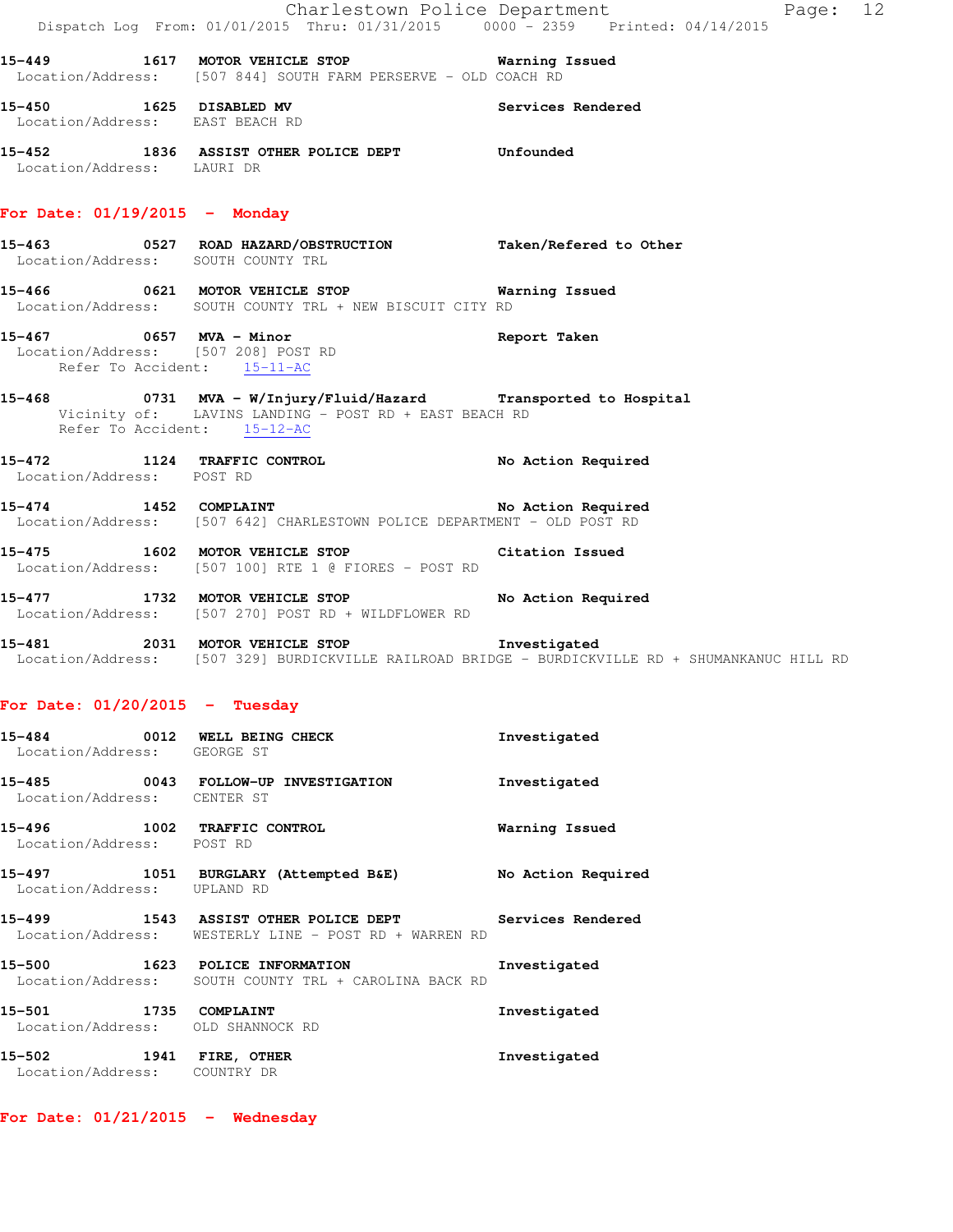**15-511 0848 MVA - Minor Investigated**  Location/Address: [507 19] CHARLESTOWN ELEMENTARY SCHOOL - CAROLINA BACK RD Refer To Accident: 15-13-AC

**15-512 0937 OFFICER WANTED No Action Required**  Location/Address: COLUMBIA HEIGHTS OVAL Refer To Incident: 15-25-OF

**15-514 1222 ALARM, BURGLAR Building Checked/Secure**  Location/Address: CAROLINA BACK RD

**15-516 1634 MOTOR VEHICLE STOP Warning Issued**  Location/Address: [507 300] RTE 1 @ KRYSTAL PENGUIN - POST RD

**15-518 1729 ROAD HAZARD/OBSTRUCTION Investigated**  Location/Address: SOUTH COUNTY TRL + WHIPPLE DR Refer To Accident: 15-14-AC

**15-519 1754 ROAD HAZARD/OBSTRUCTION Removed Hazard**  Location/Address: TOURIST INFORMATION - POST RD

**15-521 2030 SUSPICIOUS ACTIVITY/VEHICLE Services Rendered**  Location/Address: [507 321] CHARLESTOWN BEACH - CHARLESTOWN BEACH RD

#### **For Date: 01/22/2015 - Thursday**

**15-526 0034 ASSIST OTHER POLICE DEPT Could Not Locate**  Location/Address: SOUTH COUNTY TRL

**15-533 0231 MOTOR VEHICLE STOP No Action Required**  Location/Address: [507 64] RATHSKELLER RESTAURANT - OLD COACH RD

**15-535 0308 TOWN ORDINANCE VIOLATION Services Rendered**  Location/Address: [507 253] GREENSCAPES - OLD POST RD

**15-538 0820 TRAFFIC CONTROL Services Rendered**  Location/Address: [507 19] CHARLESTOWN ELEMENTARY SCHOOL - CAROLINA BACK RD

**15-539 0847 MOTOR VEHICLE STOP Warning Issued**  Location/Address: [507 45] RIPPY'S LIQUOR MART - SOUTH COUNTY TRL

**15-543 1139 MOTOR VEHICLE STOP Warning Issued**  Location/Address: POST RD + CROSS MILLS RD

**15-544 1154 DISABLED MV No Action Required**  Location/Address: FIORE'S - POST RD

**15-547 1516 WARRANT ARREST Arrest(s) Made**  Location/Address: MAPLE LAKE FARM RD Refer To Arrest: 15-7-AR Arrest: KENYON, DENNIS M Address: 6 MAPLE LAKE FARM RD Apt. #12 CHARLESTOWN, RI

 Age: 25 Charges: WARRANT OF ARREST ON AFFIDAVIT OBSTRUCTING OFFICER IN EXECUTION OF DUTY

**15-548 1556 DISABLED MV Removed Hazard**  Location/Address: SOUTH COUNTY TRL + SHANNOCK RD

**15-550 1621 TRAFFIC CONTROL Services Rendered**  Location/Address: [507 275] RTE 1 @ WESTERLY LINE - POST RD

**15-551 2042 MOTOR VEHICLE STOP Warning Issued**  Location/Address: SHANNOCK RD

#### **For Date: 01/23/2015 - Friday**

**15-565 0524 MOTOR VEHICLE STOP Warning Issued**  Location/Address: [507 261] RTE 1 @ STATE GARAGE - POST RD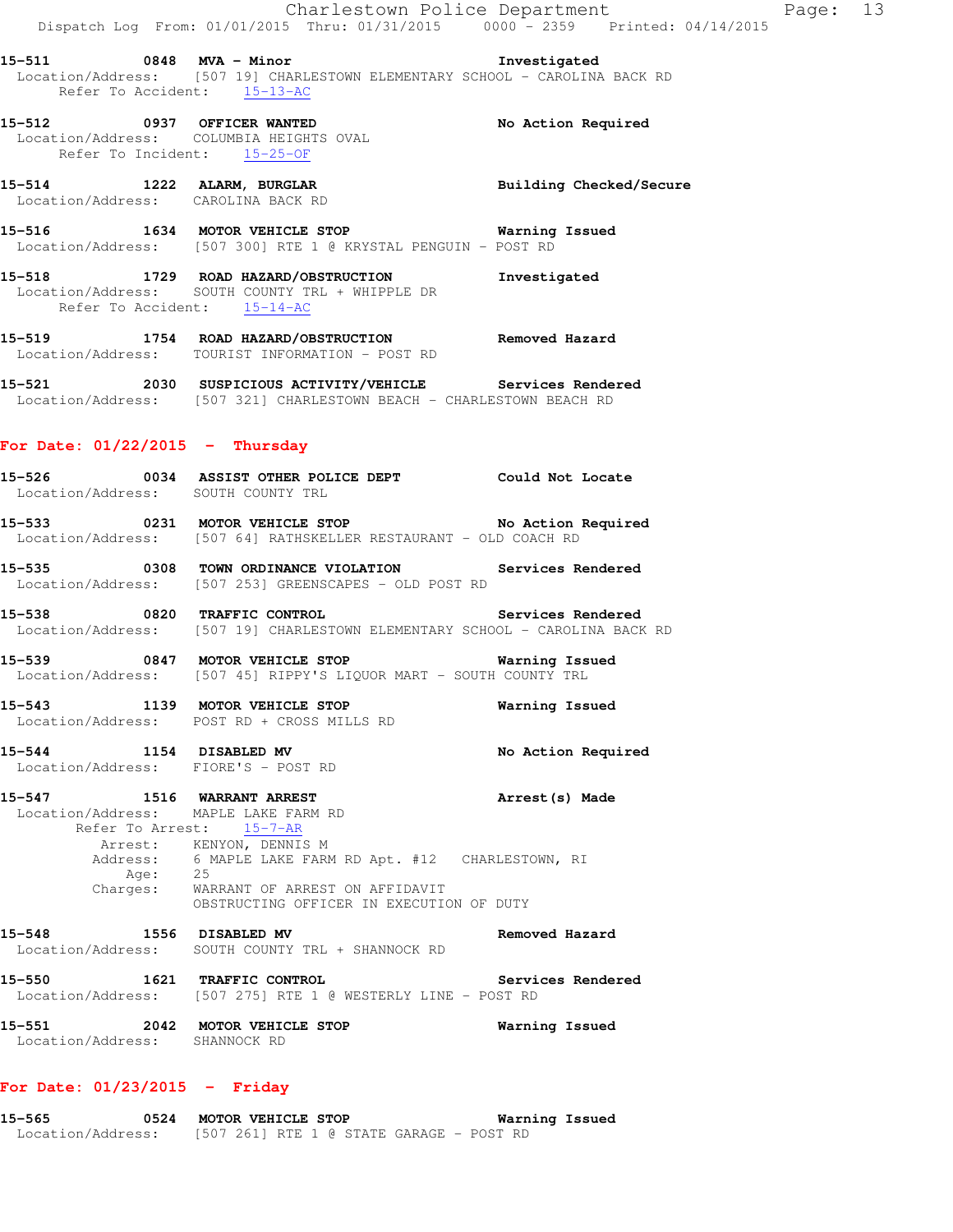|                                                      | 15-566 0533 TRAFFIC CONTROL<br>Location/Address: POST RD + PROSSER TRL                                                                                                                                                                                                                                                                                 | <b>Services Rendered</b> |
|------------------------------------------------------|--------------------------------------------------------------------------------------------------------------------------------------------------------------------------------------------------------------------------------------------------------------------------------------------------------------------------------------------------------|--------------------------|
|                                                      | 15-567 0540 MOTOR VEHICLE STOP<br>Location/Address: POST RD + TAMANACO DR                                                                                                                                                                                                                                                                              | Citation Issued          |
|                                                      | 15-568 0554 MOTOR VEHICLE STOP<br>Location/Address: [507 278] RTE 2 @ RIPPY'S MARKET - SOUTH COUNTY TRL                                                                                                                                                                                                                                                | <b>Warning Issued</b>    |
|                                                      | 15-569 0746 TRAFFIC CONTROL Services Rendered<br>Location/Address: [507 19] CHARLESTOWN ELEMENTARY SCHOOL - CAROLINA BACK RD                                                                                                                                                                                                                           |                          |
|                                                      | 15-571   1121   ROAD HAZARD/OBSTRUCTION   Removed Hazard<br>Location/Address: FALCONE LN + POST RD                                                                                                                                                                                                                                                     |                          |
| 15-574 1333 VANDALISM<br>Location/Address: AUBURN DR | Refer To Incident: 15-20-OF<br>Refer To Summons: $15-5-AR$<br>Summons: MARS, SAGE<br>Address: 94 OLD MILL RD CHARLESTOWN, RI<br>Age: 19<br>Charges: VANDALISM/MALICIOUS INJURY TO PROPERTY<br>CONSPIRACY                                                                                                                                               | Investigated             |
|                                                      | VANDALISM/MALICIOUS INJURY TO PROPERTY<br>VANDALISM/MALICIOUS INJURY TO PROPERTY<br>Refer To Summons: 15-6-AR<br>Summons: BADESSA, CHRISTOPHER J<br>Address: 1152 MAIN ST RICHMOND, RI<br>Age: 19<br>Charges: VANDALISM/MALICIOUS INJURY TO PROPERTY<br>CONSPIRACY<br>VANDALISM/MALICIOUS INJURY TO PROPERTY<br>VANDALISM/MALICIOUS INJURY TO PROPERTY |                          |
|                                                      | 15-575 1336 TRAFFIC CONTROL<br>Location/Address: POST RD + TAMANACO DR                                                                                                                                                                                                                                                                                 | No Action Required       |
| 15-576 1349 LARCENY<br>Location/Address: OLD POST RD | Refer To Incident: 15-26-OF                                                                                                                                                                                                                                                                                                                            | Investigated             |
| Location/Address: POST RD                            | 15-577 1447 MOTOR VEHICLE COMPLAINT Could Not Locate                                                                                                                                                                                                                                                                                                   |                          |
|                                                      | 15-578 1541 MOTOR VEHICLE STOP<br>Location/Address: SHANNOCK RD + WORDEN'S POND RD                                                                                                                                                                                                                                                                     | Warning Issued           |
| Location/Address: KING'S FACTORY RD                  | 15-579 1622 SUSPICIOUS ACTIVITY/VEHICLE Services Rendered                                                                                                                                                                                                                                                                                              |                          |
| 15-580                                               | 1631 MOTOR VEHICLE STOP<br>Location/Address: POST RD + MEADOW LN<br>Refer To Arrest: 15-8-AR<br>Arrest: ROBINSON, LARRY C<br>Address: 2190 KINGSTON RD KINGSTON, RI<br>Age: 37<br>Charges: DRIVING AFTER DENIAL, SUS/REVOCATION-LICENSE                                                                                                                | Arrest (s) Made          |
| 15-581<br>Location/Address: POST RD                  | 1743 ALARM, BURGLAR                                                                                                                                                                                                                                                                                                                                    | Building Checked/Secure  |
| 15-582                                               | 1957 ALARM, BURGLAR<br>Location/Address: [507 464] WEST END RD                                                                                                                                                                                                                                                                                         | Building Checked/Secure  |
| 15-583<br>Location/Address: SOUTH COUNTY TRL         | 2004 MOTOR VEHICLE STOP                                                                                                                                                                                                                                                                                                                                | Warning Issued           |
|                                                      |                                                                                                                                                                                                                                                                                                                                                        |                          |

Location/Address: [507 279] RTE 2 @ CHARLESTOWN TOWN HALL - SOUTH COUNTY TRL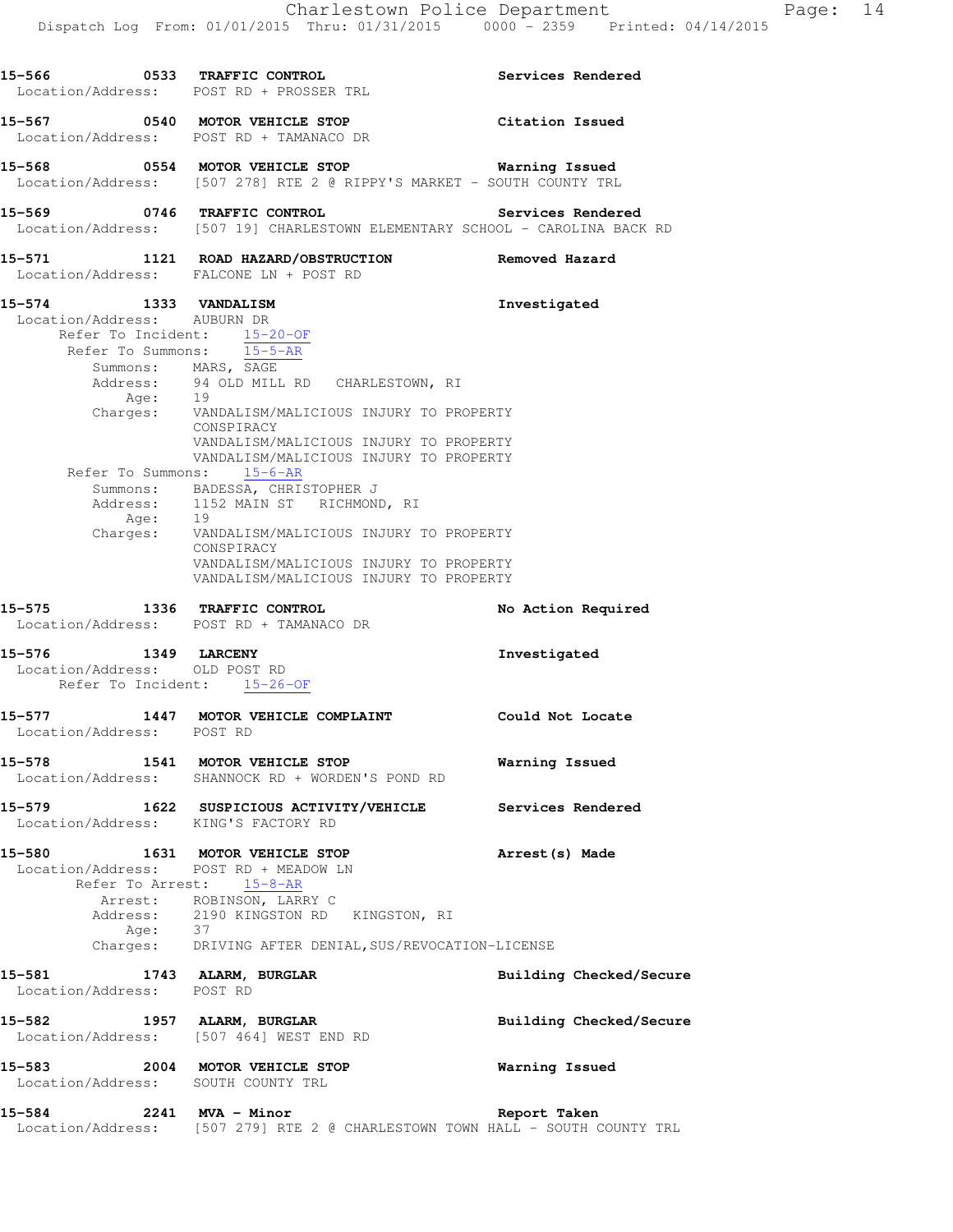Refer To Accident: 15-15-AC

#### **For Date: 01/24/2015 - Saturday**

|                                                                                                   | 15-590 0403 ROAD HAZARD/OBSTRUCTION Taken/Refered to Other<br>Location/Address: POST RD + SOUTH COUNTY TRL            |                         |
|---------------------------------------------------------------------------------------------------|-----------------------------------------------------------------------------------------------------------------------|-------------------------|
| Vicinity of: POST RD<br>Refer To Accident: 15-16-AC                                               | 15-591 0552 MVA - Minor Changes of the Report Taken                                                                   |                         |
|                                                                                                   | 15-593 0657 ROAD HAZARD/OBSTRUCTION Services Rendered<br>Vicinity of: GENERAL STANTON LN                              |                         |
| Location/Address: SHANNOCK RD<br>Refer To Accident: 15-17-AC                                      | 15-596 		 0753 MVA - W/Injury/Fluid/Hazard 		 Investigated                                                            |                         |
| Location/Address: BURDICKVILLE RD<br>Refer To Incident: 15-27-OF                                  | 15-597 0910 EMBEZZELMENT/FRAUD/FORGERY Investigated                                                                   |                         |
|                                                                                                   | 15-599 1130 VANDALISM<br>Vicinity of: [507 20] NINIGRET PARK - PARK LN                                                | Investigated            |
|                                                                                                   | 15-600 1333 ANIMAL COMPLAINT No Action Required<br>Location/Address: [507 841] BREACHWAY GRILL - CHARLESTOWN BEACH RD |                         |
|                                                                                                   | 15-601 1613 DISABLED MV 3ervices Rendered<br>Location/Address: [507 318] EAST BEACH STATE PARKING LOT - EAST BEACH RD |                         |
|                                                                                                   | 15-602 1726 ALARM, BURGLAR BURGLAR Building Checked/Secure<br>Location/Address: SEA VIEW DR                           |                         |
|                                                                                                   | 15-603 1727 MOTOR VEHICLE STOP No Action Required<br>Location/Address: SOUTH COUNTY TRL + SHANNOCK RD                 |                         |
| Location/Address: [507 702] ELM RD                                                                | 15-604 1812 SUSPICIOUS ACTIVITY/VEHICLE 1nvestigated                                                                  |                         |
| Location/Address: CROSSPATCH RD<br>Refer To Incident: 15-28-OF                                    | 15-606 2343 DOMESTIC/Assault/Diso/Other Investigated                                                                  |                         |
| For Date: $01/25/2015$ - Sunday                                                                   |                                                                                                                       |                         |
|                                                                                                   | 15-608 0026 DISABLED MV <b>No Action Required</b><br>Location/Address: [507 272] RTE 1 @ WILCOX TAVERN - POST RD      |                         |
| 15-609 0053 TAMPERING w/ M/V<br>Location/Address: SOUTH COUNTY TRL<br>Refer To Incident: 15-29-OF |                                                                                                                       | Report Taken            |
| 15-613 0719 MOTOR VEHICLE STOP                                                                    | Vicinity of: [507 72] CUMBERLAND FARMS - OLD POST RD                                                                  | No Action Required      |
| 15-616 1223 ALARM, BURGLAR                                                                        | Location/Address: [507 703] GRAY'S POINT RD                                                                           | Building Checked/Secure |

**15-619 1459 DISABLED MV Services Rendered**  Location/Address: POST RD + SCHOOLHOUSE POND RD **15-620 1538 ALARM, BURGLAR Building Checked/Secure** 

**15-621 1600 ROAD HAZARD/OBSTRUCTION Investigated**  Location/Address: KING'S FACTORY RD

**15-622 1818 MVA - Minor Report Taken** 

Location/Address: [507 464] WEST END RD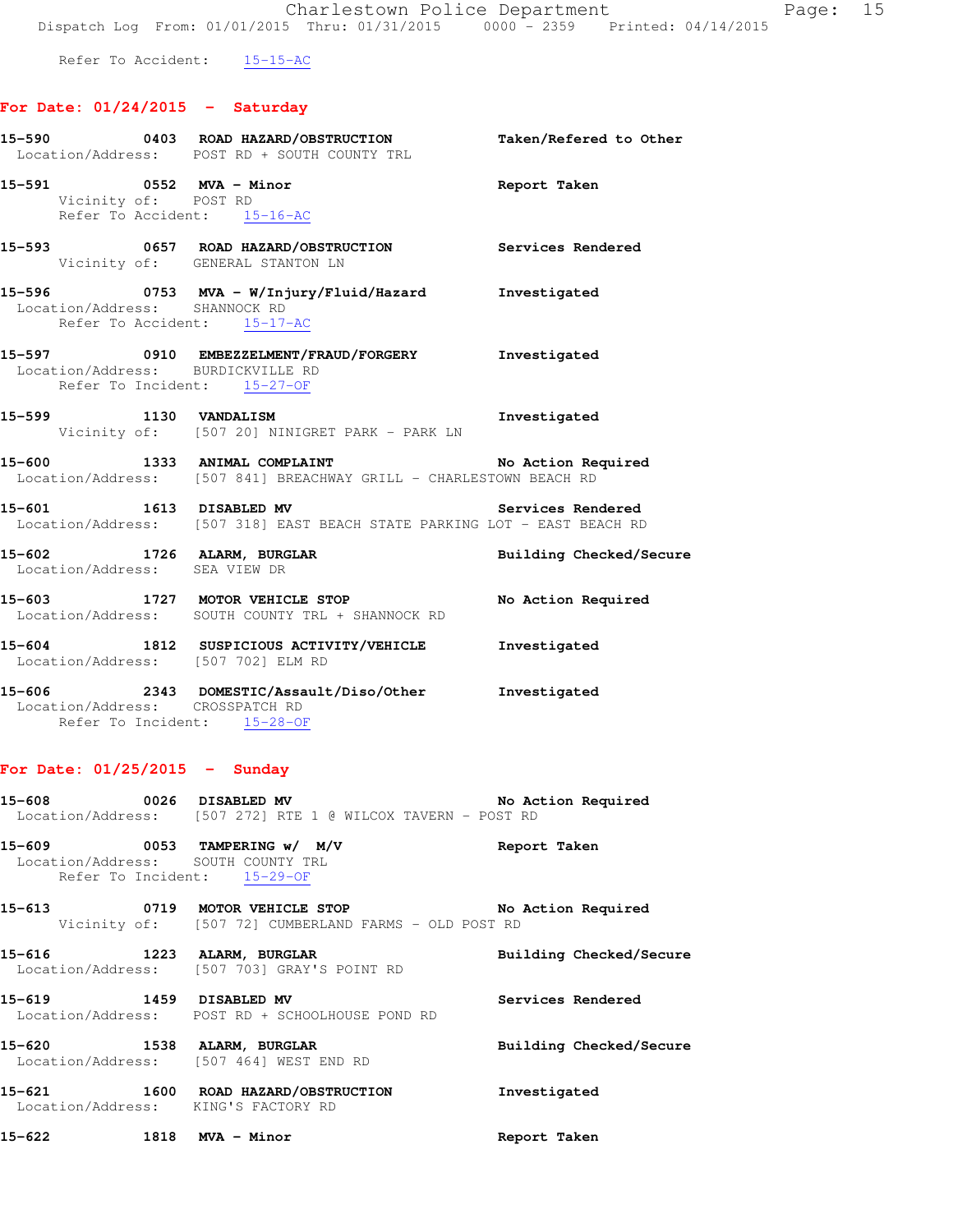Location/Address: POST RD + BEND RD Refer To Accident: 15-18-AC

## **For Date: 01/26/2015 - Monday**

|                                                                  | Location/Address: [507 258] RTE 1 @ SOUTH KINGSTOWN LINE - POST RD                                                                                                                                                                                                |                         |
|------------------------------------------------------------------|-------------------------------------------------------------------------------------------------------------------------------------------------------------------------------------------------------------------------------------------------------------------|-------------------------|
| 15-626                                                           | 1045 WARRANT ARREST<br>Location/Address: [507 642] CHARLESTOWN POLICE DEPARTMENT - OLD POST RD<br>Refer To Arrest: 15-9-AR<br>Arrest: POLEN, ALEXA R<br>Address: 121 LAURELWOOD RD GROTON, CT<br>Age: 25<br>Charges: B&E DWELLING HOUSE W/O CONSENT<br>CONSPIRACY | Arrest(s) Made          |
|                                                                  | 15-628 1202 DISABLED MV Services Rendered<br>Location/Address: [507 100] RTE 1 @ FIORES - POST RD                                                                                                                                                                 |                         |
| 15-629 1203 TRANSPORT                                            | Location/Address: [507 642] CHARLESTOWN POLICE DEPARTMENT - OLD POST RD                                                                                                                                                                                           | Services Rendered       |
| Location/Address: FOSTER DR                                      | 15-630 1400 MOTOR VEHICLE STOP                                                                                                                                                                                                                                    | Warning Issued          |
| 15-632 1450 MVA - Minor<br>Refer To Accident: 15-19-AC           | Vicinity of: OLD MILL RD + FOXTROT DR                                                                                                                                                                                                                             | Report Taken            |
| Location/Address: KLONDIKE RD                                    | 15-633 1452 SUSPICIOUS ACTIVITY/VEHICLE Could Not Locate                                                                                                                                                                                                          |                         |
| 15-634 1505 DISABLED MV                                          | Location/Address: POST RD + LAKESIDE DR                                                                                                                                                                                                                           | Could Not Locate        |
| Location/Address: PROSSER TRL                                    | 15-636 1610 SUSPICIOUS ACTIVITY/VEHICLE No Action Required                                                                                                                                                                                                        |                         |
| 15-637 1727 ASSIST CITIZEN<br>Location/Address: OLD POST RD      |                                                                                                                                                                                                                                                                   | Services Rendered       |
| Location/Address: HUNTER'S HARBOR RD                             | 15-638 1824 WELL BEING CHECK                                                                                                                                                                                                                                      | Investigated            |
| For Date: $01/27/2015$ - Tuesday                                 |                                                                                                                                                                                                                                                                   |                         |
| 15-643 0250 ALARM, BURGLAR<br>Location/Address: SOUTH ARNOLDA RD |                                                                                                                                                                                                                                                                   | Building Checked/Secure |
| 15-647<br>Location/Address: OLD POST RD                          | 0818 ALARM, BURGLAR                                                                                                                                                                                                                                               | Building Checked/Secure |
| 15-648 0852 DISABLED MV                                          | Location/Address: WEST BEACH RD + SEA BREEZE AVE                                                                                                                                                                                                                  | Services Rendered       |
|                                                                  | 15-651 1137 DOMESTIC/Assault/Diso/Other Investigated<br>Location/Address: COLUMBIA HEIGHTS OVAL                                                                                                                                                                   |                         |
| 15-652<br>1525 DISABLED MV                                       | Location/Address: POST RD + KING'S FACTORY RD                                                                                                                                                                                                                     | Services Rendered       |
| 15-653 1724 OFFICER WANTED<br>Location/Address: ROCKY ACRES DR   |                                                                                                                                                                                                                                                                   | Investigated            |
| 15-654 1820 OFFICER WANTED                                       | Location/Address: POST RD + SOUTH COUNTY TRL                                                                                                                                                                                                                      | Could Not Locate        |
| 15-655 2133 ASSIST CITIZEN                                       |                                                                                                                                                                                                                                                                   | Services Rendered       |

**15-624 0748 MOTOR VEHICLE STOP No Action Required**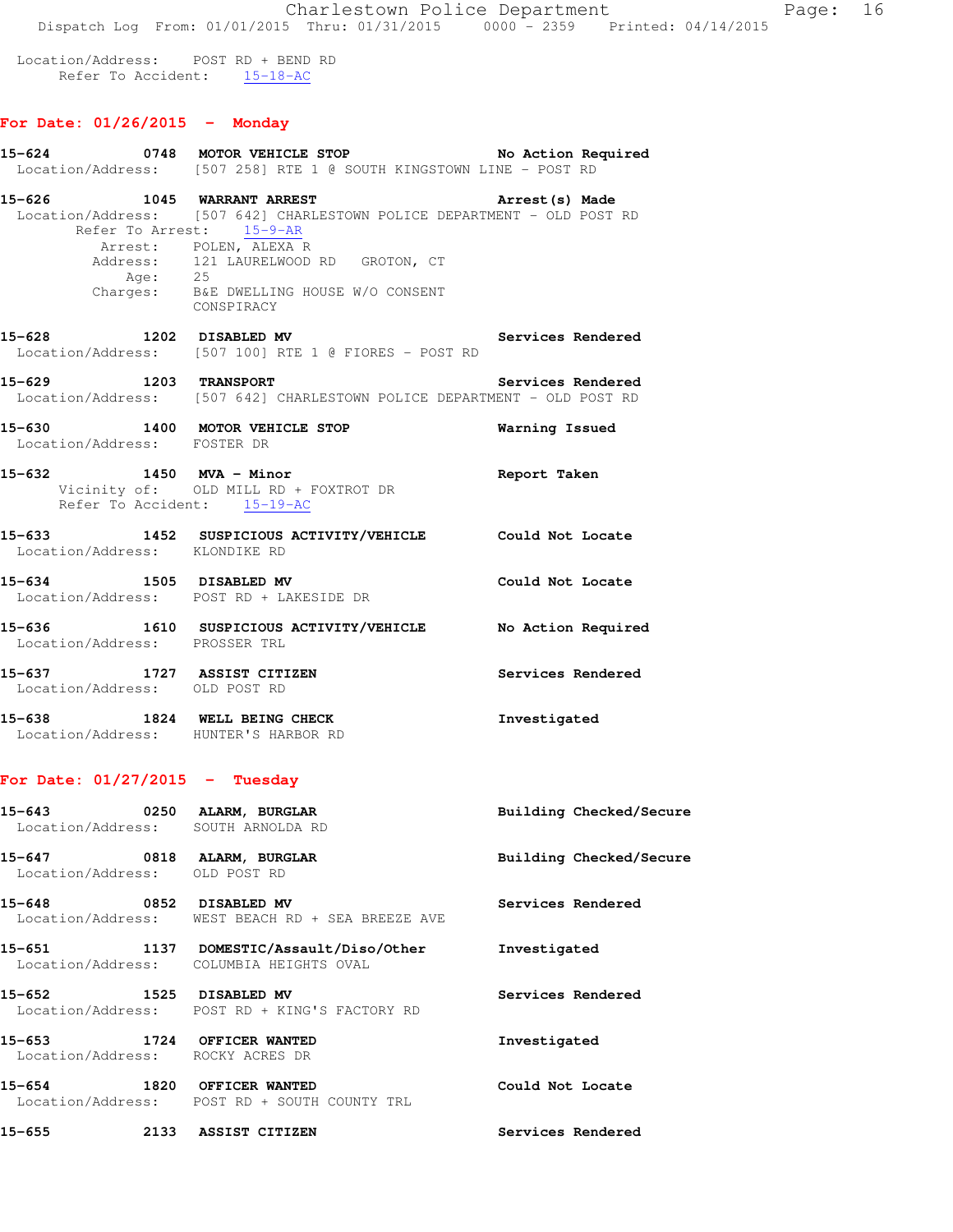Location/Address: KING'S FACTORY RD

# **For Date: 01/28/2015 - Wednesday**

|                                                                                                 | 15-656 6120 SUSPICIOUS ACTIVITY/VEHICLE Services Rendered<br>Location/Address: [507 410] DUNKIN DONUTS - OLD POST RD                                                                                                       |                                |
|-------------------------------------------------------------------------------------------------|----------------------------------------------------------------------------------------------------------------------------------------------------------------------------------------------------------------------------|--------------------------------|
| 15-657 0322 OFFICER WANTED<br>Location/Address: BUCKEYE BROOK RD<br>Refer To Incident: 15-30-OF |                                                                                                                                                                                                                            | Investigated                   |
|                                                                                                 | 15-658 0405 DISABLED MV<br>Location/Address: [507 320] WEST BEACH RD                                                                                                                                                       | No Action Required             |
|                                                                                                 | 15-659 0536 MOTOR VEHICLE STOP<br>Location/Address: POST RD + SCHOOLHOUSE POND RD                                                                                                                                          | <b>Warning Issued</b>          |
|                                                                                                 | 15-660 0818 MVA - Minor<br>Location/Address: POST RD + NARROW LN                                                                                                                                                           | Investigated                   |
|                                                                                                 | 15-662 1115 ALARM, BURGLAR<br>Location/Address: [507 770] RAM ISLAND RD                                                                                                                                                    | Building Checked/Secure        |
| Location/Address: SHANNOCK RD<br>Refer To Accident: 15-20-AC                                    | 15-664 1247 MVA - W/Injury/Fluid/Hazard Arrest(s) Made<br>Refer To Arrest: 15-10-AR<br>Arrest: WELTON, LISA J<br>Address: 2220 POST RD WAKEFIELD, RI<br>Age: 50<br>Charges: DUI/DRUGS/ALCOHOL/1ST OFFENSE - B.A.C. UNKNOWN |                                |
| Refer To Incident: 15-31-OF                                                                     | Location/Address: [507 642] CHARLESTOWN POLICE DEPARTMENT - OLD POST RD                                                                                                                                                    |                                |
|                                                                                                 | 15-668 1337 OFFICER WANTED<br>Location/Address: POST RD + EAST BEACH RD                                                                                                                                                    | Investigated                   |
| 15-669 1339 OFFICER WANTED<br>Location/Address: OLD MILL RD                                     |                                                                                                                                                                                                                            | Investigated                   |
| 15-670 1530 TRANSPORT<br>Location/Address: HAZEN ST                                             |                                                                                                                                                                                                                            | Taken to Family/Guardia        |
| Location/Address: OLD POST RD                                                                   | 15-671 1535 ALARM, BURGLAR                                                                                                                                                                                                 | <b>Building Checked/Secure</b> |
|                                                                                                 | 15-672 1636 MOTOR VEHICLE STOP<br>Location/Address: SOUTH COUNTY TRL + CAROLINA BACK RD                                                                                                                                    | Warning Issued                 |
| 15-673 1716 ALARM, BURGLAR<br>Location/Address: WEST END RD                                     |                                                                                                                                                                                                                            | Building Checked/Secure        |
| 15-674 1734 OFFICER WANTED<br>Location/Address: LAURI DR                                        | Refer To Incident: 15-32-OF                                                                                                                                                                                                | Report Taken                   |
| 15-675 1737 OFFICER WANTED<br>Location/Address: AUBURN DR                                       |                                                                                                                                                                                                                            | Services Rendered              |
| 15-676                                                                                          | 1746 ASSIST OTHER AGENCY<br>Location/Address: [507 642] CHARLESTOWN POLICE DEPARTMENT - OLD POST RD                                                                                                                        | Services Rendered              |
|                                                                                                 | 15-677 1750 TRANSPORT Taken to Family/Guardia<br>Location/Address: [507 69] CHARLESTOWN AMBULANCE-RESCUE SERVICE - OLD POST RD                                                                                             | Taken to Family/Guardia        |
|                                                                                                 | 15-679 1933 SUSPICIOUS ACTIVITY/VEHICLE Could Not Locate<br>Location/Address: [507 19] CHARLESTOWN ELEMENTARY SCHOOL - CAROLINA BACK RD                                                                                    |                                |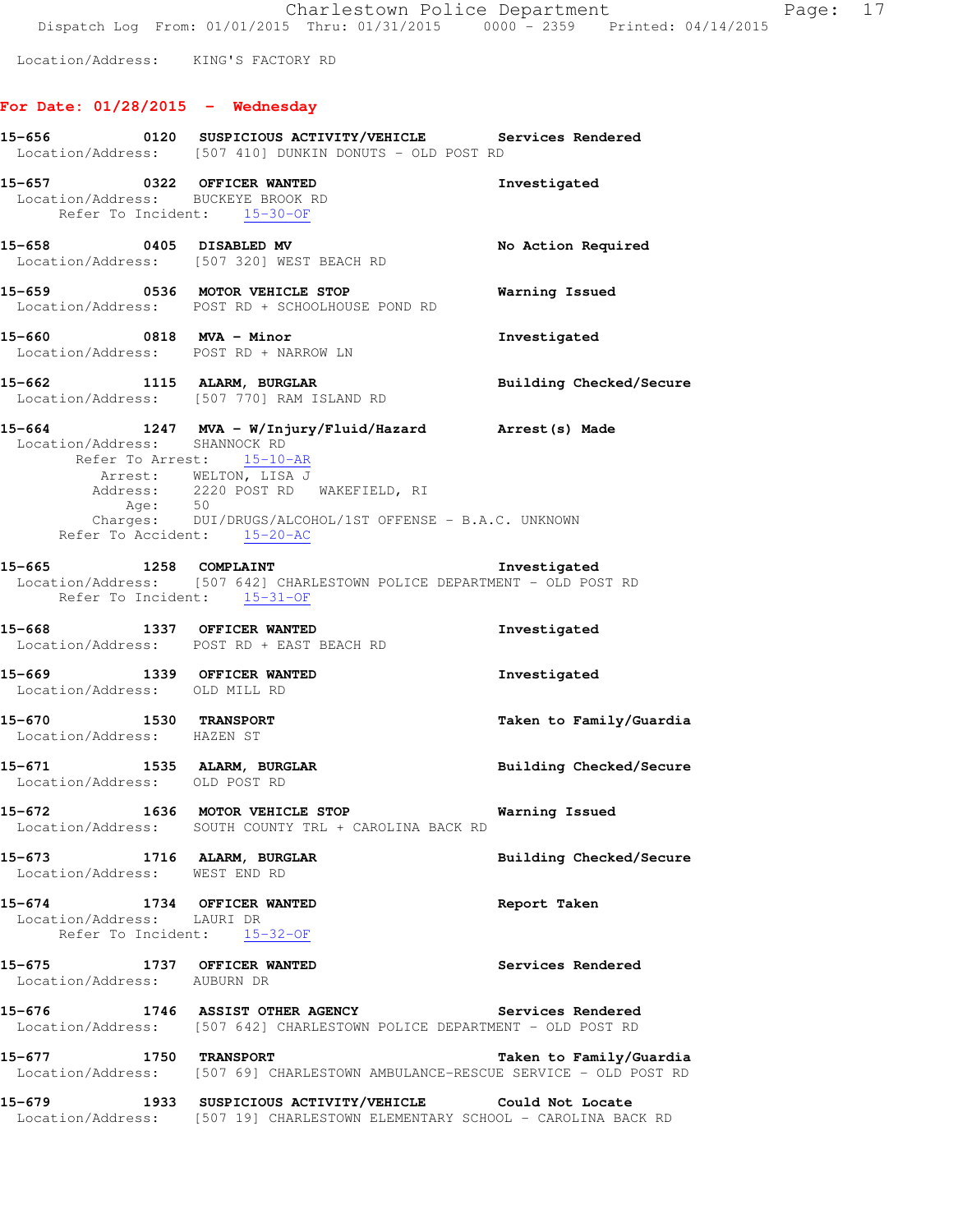| 15-680                                | 2000 | ROAD HAZARD/OBSTRUCTION<br>Location/Address: KING'S FACTORY RD | Investigated      |
|---------------------------------------|------|----------------------------------------------------------------|-------------------|
| 15-681                                | 2123 | DISABLED MV<br>Location/Address: OLD POST RD + KLONDIKE RD     | Services Rendered |
| 15-683<br>Location/Address: AUBURN DR | 2326 | ANNOYING PHONE CALLS                                           | Warning Issued    |

## **For Date: 01/29/2015 - Thursday**

| 15–692<br>Location/Address: | 1003 | ALARM, BURGLAR<br>CAROLINA BACK RD                              | Building Checked/Secure |
|-----------------------------|------|-----------------------------------------------------------------|-------------------------|
| 15–696<br>Location/Address: | 1503 | WELL BEING CHECK<br>OLD COACH RD                                | Services Rendered       |
| 15–697<br>Location/Address: | 1645 | OFFICER WANTED<br>BLUEBERRY LN                                  | Investigated            |
| 15-698                      | 1751 | DISABLED MV<br>Location/Address: POST RD + KING'S FACTORY RD    | Services Rendered       |
| 15-701<br>Location/Address: | 1920 | MOTOR VEHICLE COMPLAINT<br>[507 868] MICHAEL'S GARAGE – POST RD | Investigated            |

**15-702 2027 POLICE INFORMATION Investigated**  Location/Address: [507 642] CHARLESTOWN POLICE DEPARTMENT - OLD POST RD

**15-703 2037 SUSPICIOUS ACTIVITY/VEHICLE Services Rendered**  Location/Address: [507 868] MICHAEL'S GARAGE - POST RD

# **For Date: 01/30/2015 - Friday**

|                                                             | 15-711 0259 MOTOR VEHICLE STOP<br>Location/Address: CAROLINA BACK RD + SKAGERRAK RD                                          | Warning Issued           |
|-------------------------------------------------------------|------------------------------------------------------------------------------------------------------------------------------|--------------------------|
|                                                             | 15-714 0514 MOTOR VEHICLE STOP<br>Location/Address: POST RD + TAMANACO DR                                                    | Warning Issued           |
|                                                             | 15-717 0541 MOTOR VEHICLE STOP<br>Location/Address: POST RD + WILDFLOWER RD                                                  | Citation Issued          |
| 15-719 0834 NOTIFICATION<br>Location/Address: SAND PLAIN RD |                                                                                                                              | <b>Services Rendered</b> |
|                                                             | 15-721 0859 MOTOR VEHICLE STOP<br>Location/Address: CAROLINA BACK RD                                                         | Warning Issued           |
| Location/Address: CHARLES AVE                               | 15-723 1007 ASSIST OTHER AGENCY                                                                                              | Services Rendered        |
|                                                             | 15-725 1212 ROAD HAZARD/OBSTRUCTION Removed Hazard<br>Location/Address: [507 374] SAINT MARYS CHURCH - CAROLINA BACK RD      |                          |
|                                                             | 15-726 1224 DISABLED MV <b>Services Rendered</b><br>Location/Address: POST RD + GENERAL STANTON LN                           |                          |
| 15-727 1243 TRANSPORT                                       | Location/Address: NORTH CASTLE WAY                                                                                           | Services Rendered        |
|                                                             | 15-730 1423 ASSIST OTHER AGENCY Services Rendered<br>Location/Address: [507 642] CHARLESTOWN POLICE DEPARTMENT - OLD POST RD |                          |
|                                                             | 15-731 1538 POLICE INFORMATION Could Not Locate<br>Location/Address: POST RD + SOUTH COUNTY TRL                              |                          |
| .                                                           |                                                                                                                              |                          |

**15-732 1547 MOTOR VEHICLE STOP Warning Issued**  Location/Address: NARROW LN + MOHAWK TRL